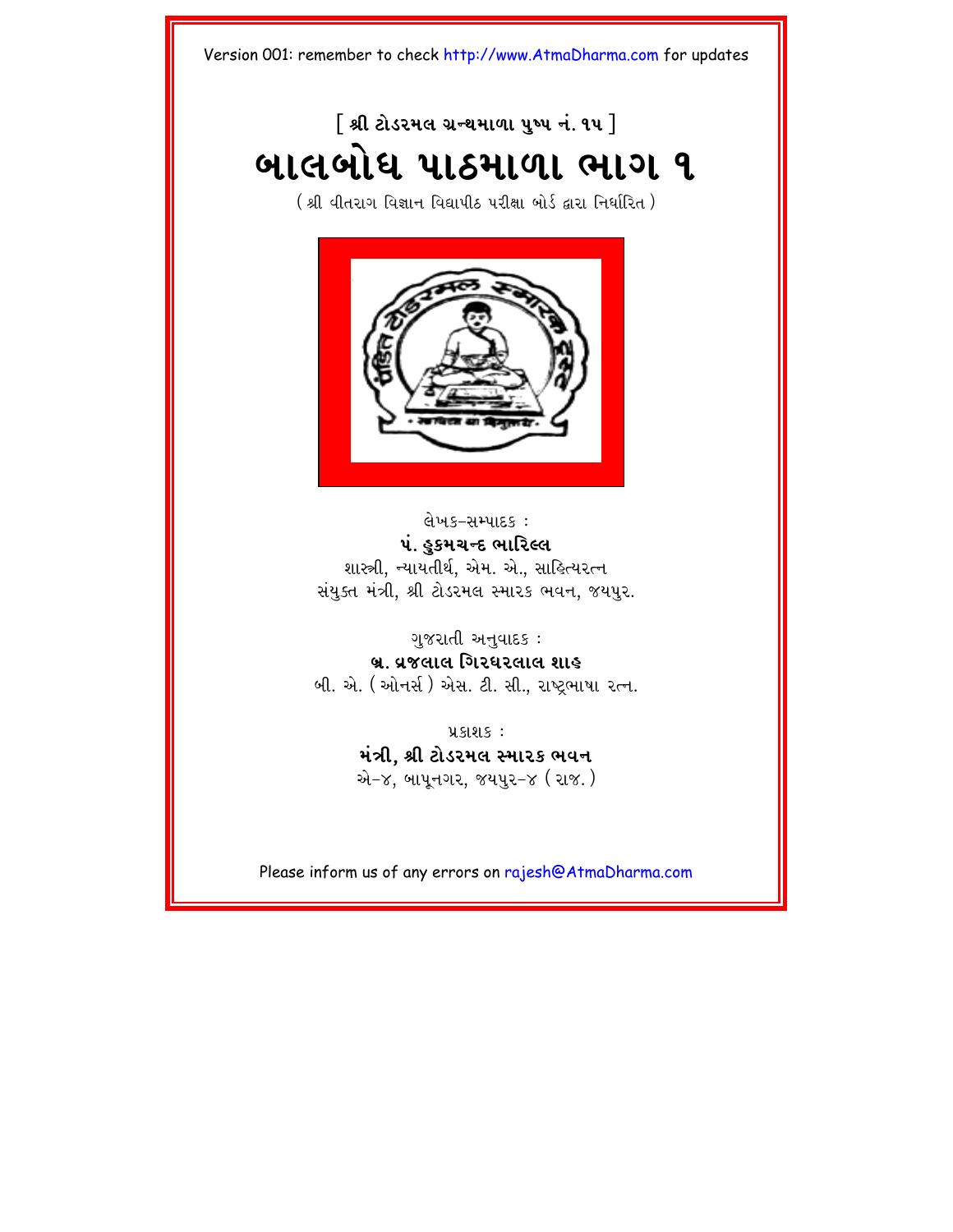### **T[hanks & Our Requ](mailto:rajesh@AtmaDharma.com)est**

This shastra has been donated to mark the  $15^{th}$ svargvaas anniversary (28 September 2004) of our mother, Laxmiben Premchand Shah, by Rajesh and Jyoti Shah, London, who have paid for it to be "electronised" and made available on the Internet.

Our request to y[ou:](http://www.atmadharma.com/donate)

1) We have taken great care to ensure this electronic version of BalbodhPathmala - Part 1 is a faithful copy of the paper version. However if you find any errors please inform us on rajesh@AtmaDharma.com so that we can make this beautiful work even more accurate.

2) Keep checking the version number of the on-line shastra so that if corrections have been made you can replace your copy with the corrected one.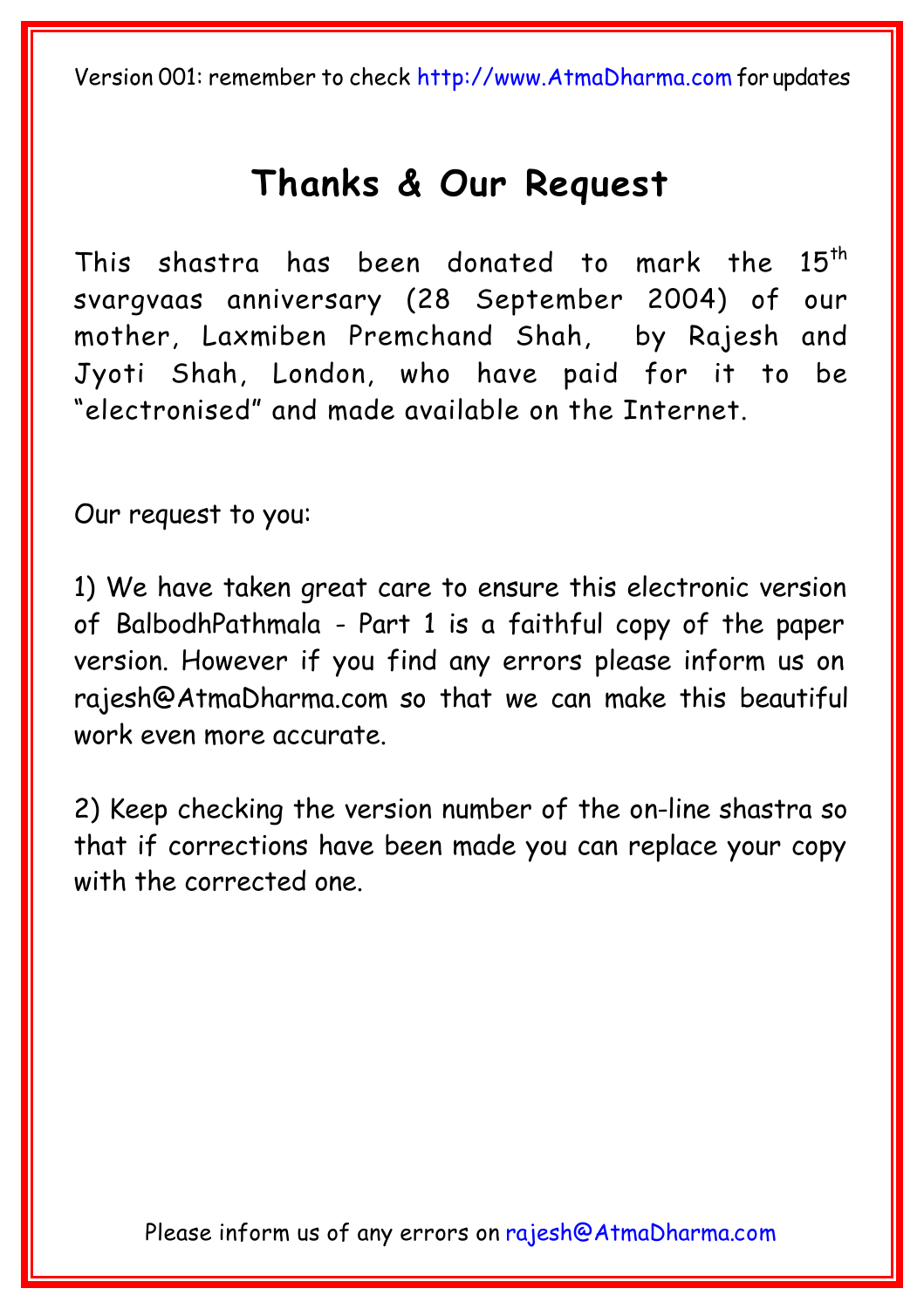### Version History

| Version       | Date         | Changes                                     |                    |  |
|---------------|--------------|---------------------------------------------|--------------------|--|
| <b>Number</b> |              |                                             |                    |  |
| 001           | 22 Sept 2004 | First electronic version. Error corrections |                    |  |
|               |              | made:                                       |                    |  |
|               |              | Errors in Original Physical                 | Electronic Version |  |
|               |              | Version                                     | Corrections        |  |
|               |              | Page 2, Line 3: લોહિ                        | હોઈ                |  |
|               |              | Page 5, Line 1: બાહુબળી                     | બાહુબલી            |  |
|               |              | Page 7, Line 5: [449                        | વિમળ               |  |
|               |              | Page 7, last line: તીર્થકારો                | તીર્થકરો           |  |
|               |              | Page 7, Line 5: 19 મો અરિ sall              | ણમો અરહંતાણું      |  |
|               |              | Page 9, Line 12: નડમોસ્તુ                   | નમોડસ્તુ           |  |
|               |              | Page 10, Line 10: 8 નેશ                     | જિનેશ              |  |
|               |              | Page 10, Line 12: જાઈએ                      | જોઈએ               |  |
|               |              | Page 12, Line 4: અનુભફ                      | અનુભવ              |  |
|               |              | Page 13, Line 10: ક્ષાનચંદ                  | જ્ઞાનચંદ           |  |
|               |              | Page 18, Line 1: 4x                         | પુત્રી             |  |
|               |              | Page 21, Line 8: §                          | ż                  |  |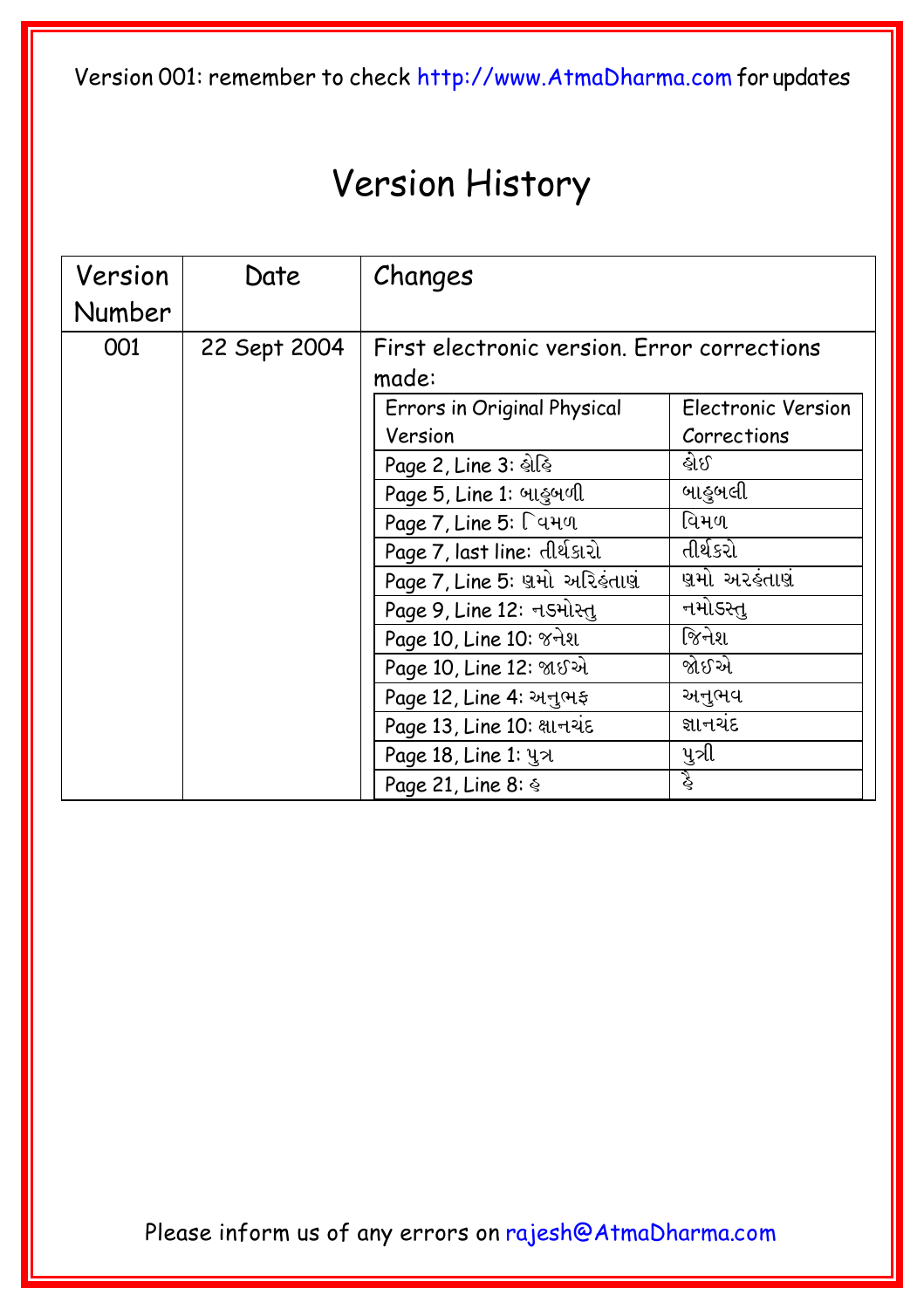$3$ મર્વાધિકાર સર "મે જ્ઞાનાનંદ સ્વભાવી હૂં"

```
પ્રથમ બાર આવત્તિ ( હિન્દી ) ૧,૨૫,૦૦૦
તેરમી આવૃત્તિ (ફિન્દી) ૧૦,૦૦૦ (૧૯૮૪)
પ્રથમાવૃત્તિ( ગુજરાતી ) ૫,૦૦૦ ( ૧૯૭૧ )દિતીયાવૃત્તિ (ગુજરાતી) ૫,૦૦૦ (૧૯૭૪)
d, dluq\overline{d} (d yd)dd) d, d, d) d
```

```
મુદ્રs :
મનીષ કલ્યાણભાઈ શ્રોક
એન. કે. પ્રિન્ટર્સ.
મીરઝાપુર, દીનબાઇ ટાવર પાસે.
અમદાવાદ.
કો ન: 3૯390X
```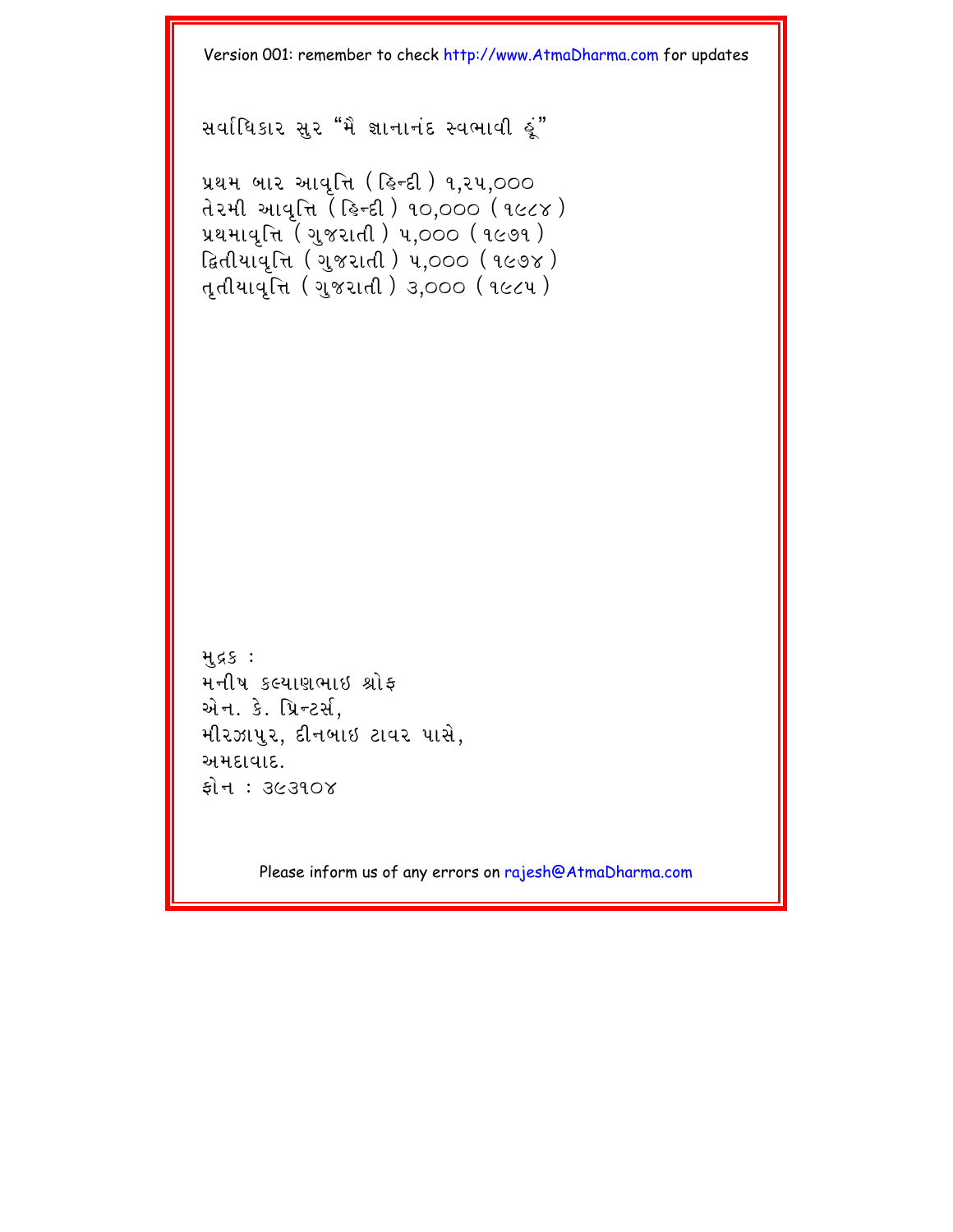### વિષય-સુચી

| ક્રમ         | પાઠનું નામ     | પૂ ષ્ઠાં ક |
|--------------|----------------|------------|
| 9.           | ણમોકાર મંત્ર   | ٩.         |
| ર.           | ચાર મંગળ       | З          |
| З.           | તીર્થંકર ભગવાન | પ          |
| $\chi$ .     | દેવ દર્શન      | $\epsilon$ |
| પ…           | જીવ-અજીવ       | 99         |
| $\epsilon$ . | દિનચર્યા       | 98         |
| $\circ$ .    | ભગવાન આદિનાથ   | १७         |
| $\epsilon$ . | મેરા ધામ       | ૨૧         |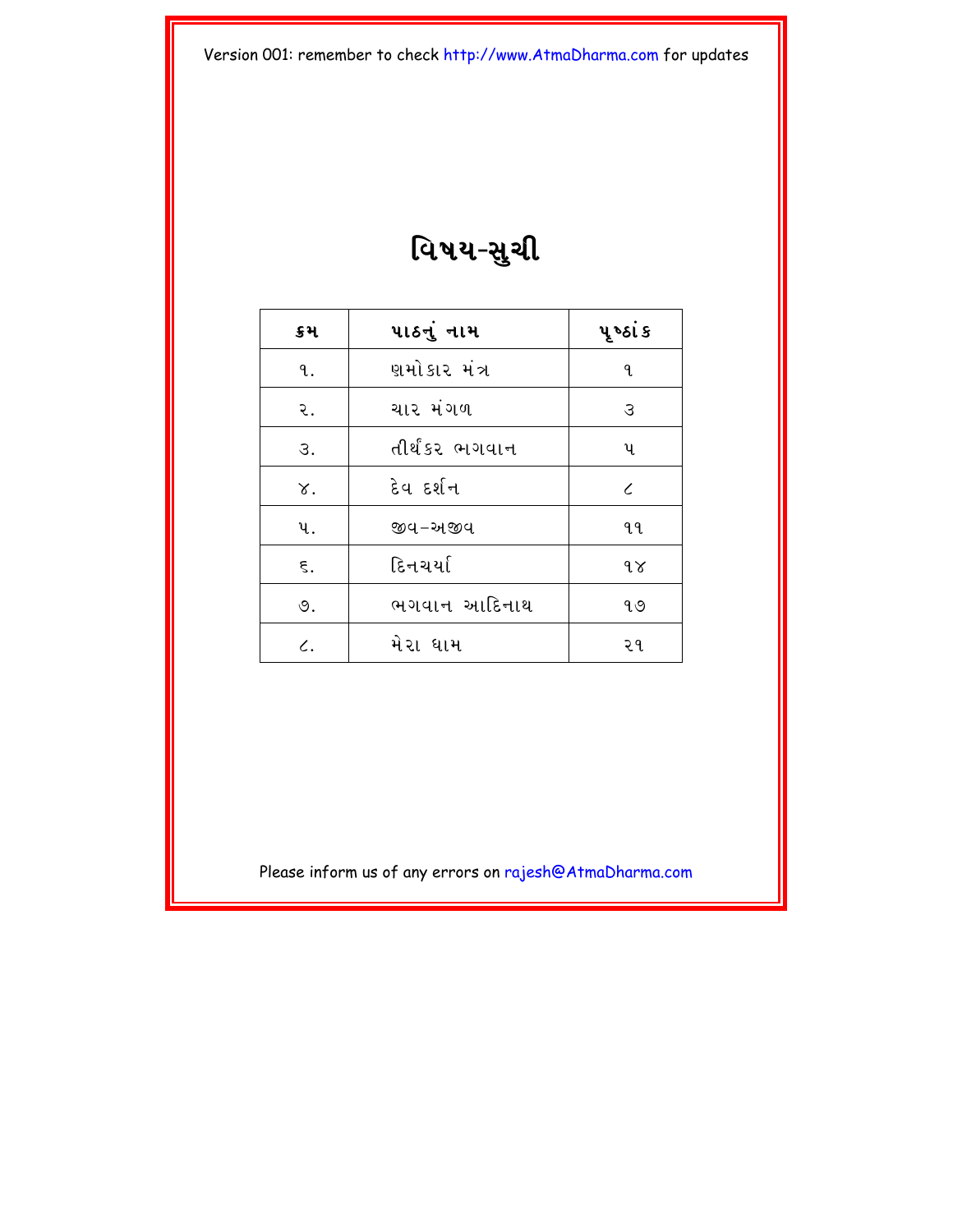<span id="page-5-0"></span>પાઠ પહેલો

## ષ્ઠામોકાર મંત્ર

## ષ્ઠામો અ૨હંતાણં,

- ષ્ટામો સિદ્ધાર્<mark>શ,</mark>
- ષ્ઠામો આઇરિયાણં,
- ષ્<mark>ગામો ઉવજ્ઝાયાણં,</mark>

## ષ્<mark>ગામો લોએ સ</mark>વ્વ સાહૂણં

લોકમાં સર્વ અરહંતોને નમસ્કાર હો, સર્વ સિદ્ધોને નમસ્કાર હો, સર્વ આચાર્યાને નમસ્કાર હો, સર્વ ઉપાઘ્યાયોને નમસ્કાર હો અને સર્વ સાધુઓને નમસ્કાર હો.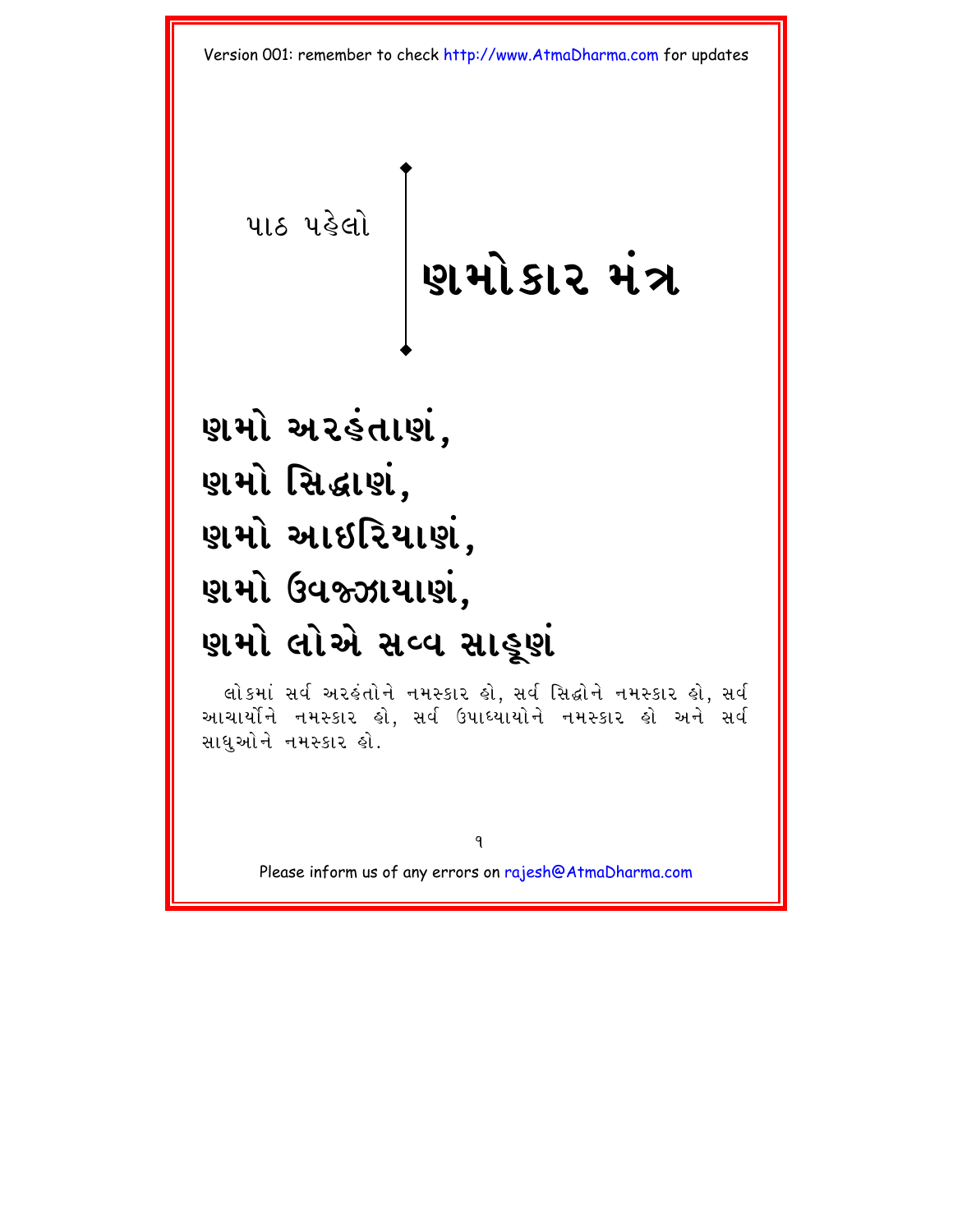### **`maekar mH5nae mihma**

### એ સો પંચણમોયારો, સવ્વપાવપ્પણાસણો; **mHgla`H c sVv eisH, p#mH ho{ mHglm Ÿ.**

આ પંચ નમસ્કાર મંત્ર સર્વ પાપોનો નાશ કરનાર છે. અને સર્વ મંગળોમાં પ્રથમ મંગળ છે.

આ મંત્ર મોહ-રાગ-દ્વેષનો અભાવ કરનાર અને સમ્યગ્જ્ઞાન પ્રાપ્ત કરાવનાર  $\hat{\mathfrak{g}}$ 

અરકંત, સિદ્ધ, આચાર્ય, ઉપાધ્યાય અને સાધુ એ પાંચે 'પરમેષ્ઠી ' કહેવાય છે. જે જીવ આ પાંચ પરમેષ્ઠીઓને ઓળખીને, તેમના બતાવેલા માર્ગે ચાલે છે તેને સાચું સુખ મળે છે.

#### **ÝÆ-**

૧. ણમોકાર મંત્ર શહ બોલો અને લખો.

૨. આ મંત્રમાં કોને નમસ્કાર કરવામાં આવ્યા ?

3. આ મંત્રના સ્મરણથી શુંલાભ છે?

 $\times$  पांच पश्मेरुठीनां नाम બतावो

૫. સાચંસખ કેવી રીતે મળે છે?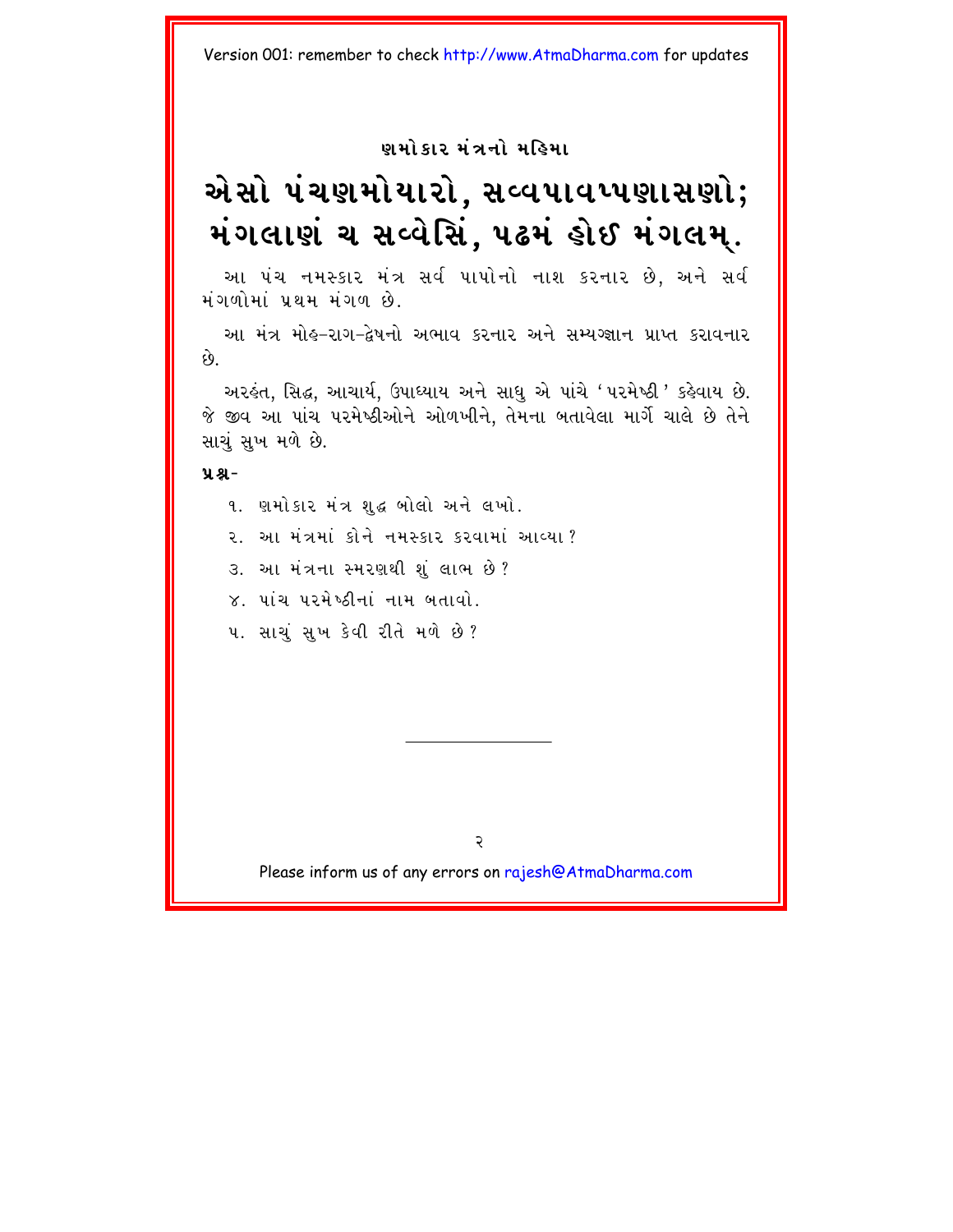<span id="page-7-0"></span>

ચત્તારિ મંગલ-અરહંતા મંગલ, સિદ્ધા મંગલ, સાહૂ મંગલ, કેવલિપણ્યતો ધમ્મો મંગલં

ચત્તારિ લોગતતમા-અરહંતા લોગત્તમા, સિદ્ધા લોગત્તમા, સાહુ લોગત્તમા, કેવલિપણ્ણત્તો ધમ્મો લોગત્તમા.

ચત્તારિ સરણં ૫વ્વજ્જામિ-અરહંતે સરણં ૫વ્વજ્જામિ, સિદ્ધે સરણં ૫વ્વજ્જામિ, સાહુ સરણં પવ્વજ્જામિ, કેવલિપણ્ણત્તં ધમ્મં સરણં પવ્વજ્જામિ.

લોકમાં ચાર મંગળ છે. અરહંત ભગવાન મંગળ છે, સિદ્ધ ભગવાન મંગળ છે, સાધુ (આચાર્ય, ઉપાધ્યાય અને સાધુ) મંગળ છે તથા કેવળી ભગવાને બતાવેલ વીતરાગ ધર્મ મંગળ છે.

જે રાગ-દ્વેષ-મોલ્ર્ડાી પાપને ગાળે અને સાચં સખ ઉત્પન્ન કરે. તેને મંગળ કહે છે. અરહંતાદિક સ્વયંમંગળમય છે. અને તેમના પ્રત્યે ભક્તિભાવ થવાથી પરમ મંગળ થાય છે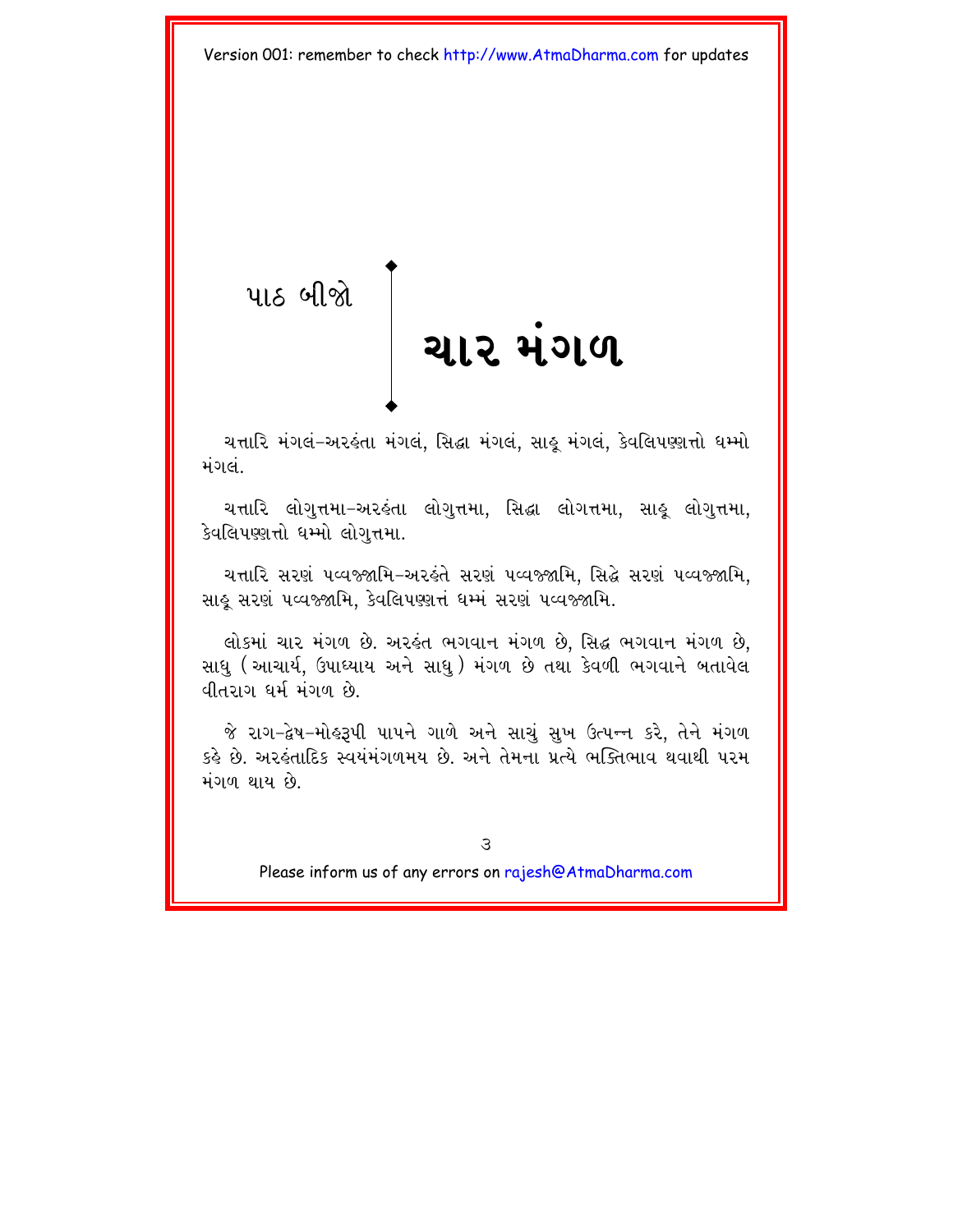લોકમાં ચાર ઉત્તમ છે. અરહંત ભગવાન ઉત્તમ છે, સિદ્ધ ભગવાન ઉત્તમ છે, સાધ (આચાર્ય, ઉપાઘ્યાય અને સાધુ ) ઉત્તમ છે તથા કેવળી ભગવાને બતાવેલ વીતરાગ ધર્મ ઉત્તમ છે.

લોકમાં જે સૌથી મહાન હોય તેને ઉત્તમ કહે છે. લોકમાં આ ચારેય સૌથી મહાન છે, તેથી ઉત્તમ છે.

કું ચારેયના શરણે જાઉ છું. અરહંત ભગવાનના શરણે જાઉ છું, સિદ્ધ ભગવાનના શરણે જાઉ છું. સાધુ (આચાર્ય, ઉપાધ્યાય અને સાધુ ) ના શરણે જાઉ છું અને કેવળી ભગવાને બતાવેલ વીતરાગ ધર્મના શરણે જાઉ <u>છું</u>.

શરણ આધારને કહેવામાં આવે છે. પંચ પરમેષ્ઠીએ બતાવેલ માર્ગે ચાલીને પોતાના આત્માનું શરણ લેવું તે જ પંચ પરમેષ્ઠીનું શરણ છે.

જે વ્યક્તિ પંચ પરમેષ્ઠીનું શરણ લે છે તેનું કલ્યાણ થાય છે અર્થાત દઃખ ( ભવભ્રમણ ) મટી જાય છે.

#### **p/Æ-**

૧. મંગળ, ઉત્તમ અને શરણ શબ્દનો અર્થ સમજાવો.

૨. આપણે કોનું શરણ લેવું જોઈએ?

3. આત્માનં હિત કઈ વાતમાં છે?

૪. ચત્તારિ મંગલં આદિ પાઠ શદ્ધ3પે લખો અથવા બોલો.

૫. 'પંચ પરમેષ્ઠીનું શરણ ' નો શું અર્થ છે ?

 $\times$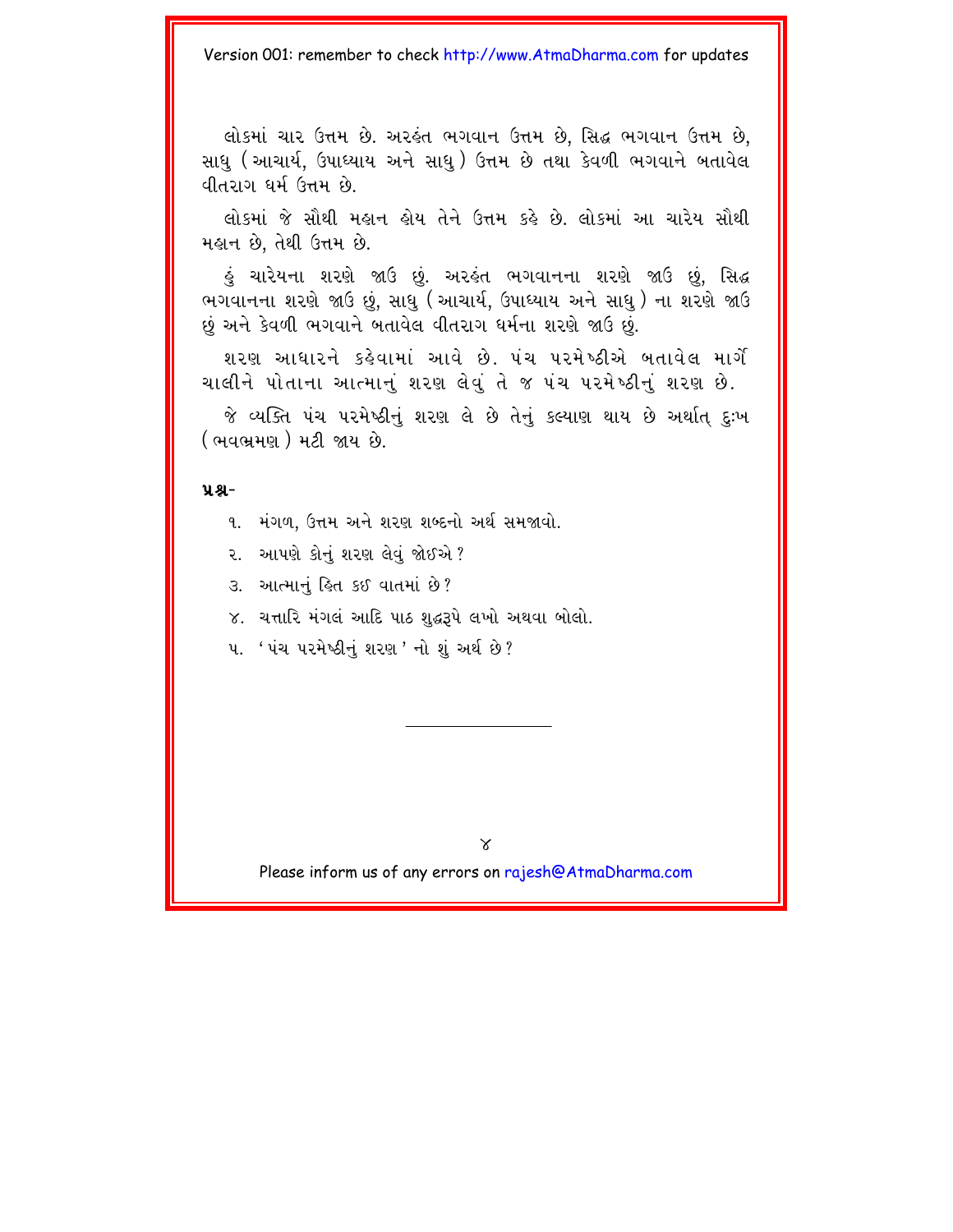# <span id="page-9-0"></span>પાઠ ત્રીજો तीर्थंडर लगवान

વિદ્યાર્થી- ગરજી! શંબાહબલી ભગવાન નથી?

- શિક્ષક- કેમ નથી?
- વિદ્યાર્થી- ચોવીસ ભગવાનોમાં તો તેમનું નામ આવતું જ નથી.
- શિક્ષક- ચોવીસ તો તીર્થંકર લોય છે. જે વીતરાગ અને સર્વજ્ઞ છે તે બધા ભગવાન છે. અરહંત પરમેષ્ઠી અને સિદ્ધ પરમેષ્ઠી ભગવાન જ છે ને.
- વિદ્યાર્થી- શું તીર્થંકર ભગવાન નથી હોતા ?
- શિક્ષક- તીર્થંકર તો ભગવાન હોય જ છે. પણ સાથો સાથ જે તીર્થંકર ન હોય પણ વીતરાગ અને પૂર્ણજ્ઞાની હોય, તે અરહંત અને સિદ્ધ પણ ભગવાન  $\hat{g}$
- $\alpha$  and  $\alpha$  and  $\alpha$  and  $\alpha$  and  $\alpha$  and  $\alpha$  and  $\alpha$  and  $\alpha$  and  $\alpha$  and  $\alpha$  and  $\alpha$  and  $\alpha$  and  $\alpha$  and  $\alpha$  and  $\alpha$  and  $\alpha$  and  $\alpha$  and  $\alpha$  and  $\alpha$  and  $\alpha$  and  $\alpha$  and  $\alpha$  and  $\alpha$  and  $\alpha$  and  $\alpha$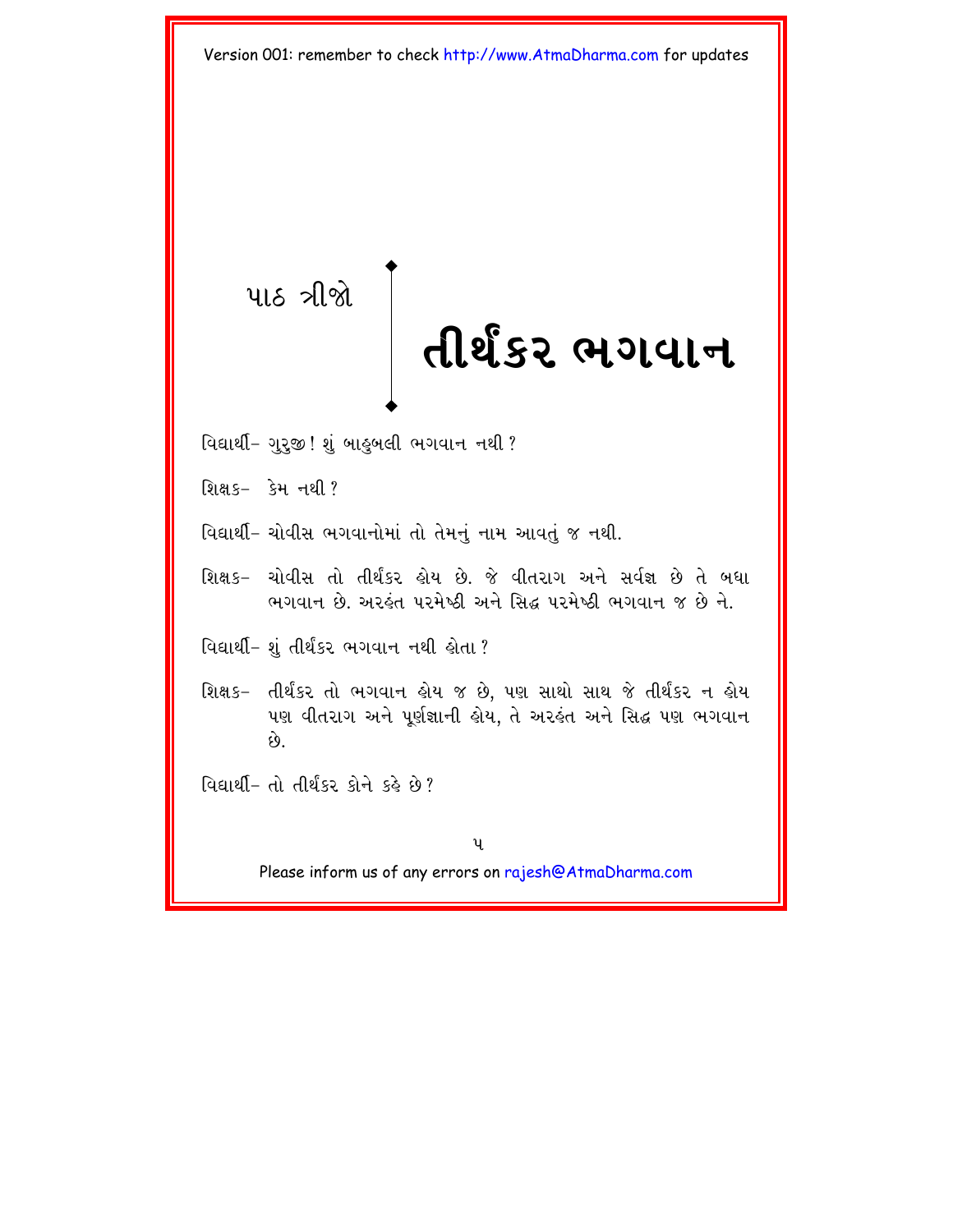શિક્ષક- જે ધર્મતીર્થ (મુક્તિના માર્ગ) નો ઉપદેશ આપે છે, સમવસરણ આદિ વૈભવથી યુક્ત હોય છે અને જેમને તીર્થંકર નામકર્મ નામના મહાપુણ્યનો ઉદય હોય છે. તેમને તીર્થંકર કહે છે. તે ચોવીસ હોય છે.

વિદ્યાર્થી- કૃપા કરીને ચોવીસેયનાં નામ બતાવો.

શિક્ષ ક $-$ 

| q.           | ઋષભદેવ ( આદિનાથ )            | 93. | વિમળનાથ                     |
|--------------|------------------------------|-----|-----------------------------|
| ૨.           | અજિતનાથ                      |     | ૧૪. અનંતનાથ                 |
|              | ૩. સંભવનાથ                   |     | ૧૫. ધર્મનાથ                 |
|              | ૪. અભિનંદન                   |     | ૧૬. શાન્તિનાથ               |
| પ.           | સુમતિનાથ                     |     | १७. કुन्धुनाथ               |
| $\epsilon$ . | પદ્મપ્રભ                     |     | ૧૮. અરનાથ                   |
|              | ૭. સુપા <sup>શ્ર્</sup> વનાથ |     | ૧૯. મક્ષિનાથ                |
|              | ૮. ચન્દ્રપ્રભ                |     | ૨૦. મુનિસૂવ્રત              |
|              | ૯. પુષ્પદંત (સુવિધિનાથ )     |     | ૨૧. નમિનાથ                  |
|              | ૧૦. શીતળનાથ                  |     | ૨૨. નેમિનાથ                 |
|              | ૧૧. શ્રેયાંસનાથ              |     | ૨૩. પા <sup>શ્ર્</sup> વનાથ |
|              | ૧૨. વાસુપૂજય                 |     | ૨૪. મહાવીર (વર્દ્ધમાન, વીર, |
|              |                              |     | અતિવીર, સન્મતિ )            |

વિદ્યાર્થી- એમને તો યાદ રાખવા કઠણ છે.

શિક્ષક - કઠણ નથી. કું તમને એક કાવ્ય સંભળાવું છું, તે યાદ કરી લેજો, પછી યાદ રાખવામાં સરળતા પડશે.

 $\epsilon$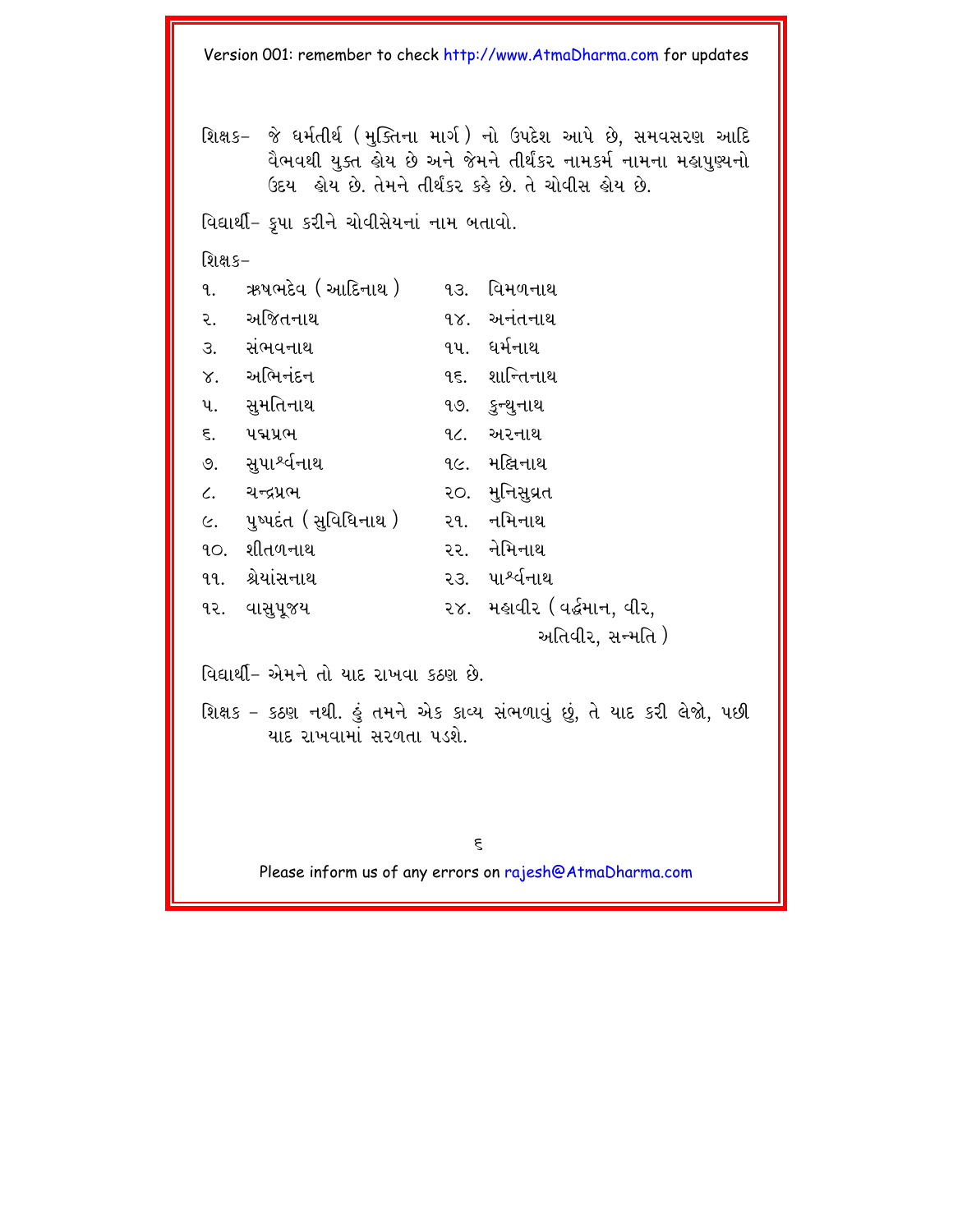$595 \mathbf{q}$  $\overline{\mathcal{L}}$  $\mathcal{S}$  $\times$ ઋષભ અજિત સંભવ અભિનંદન.  $\epsilon$  $\mathbf{u}$ ৩ સુમતિ પદમ સુપાર્શ્વ જિનરાય:  $90$   $99$  $\epsilon$  $\sim$ ચન્દ્ર પુઢ્પ શીતળ શ્રેયાંસ જિન.  $92$ વાસપજ્ય પજિત સરરાય.  $9.3$  $9x$   $9y$ વિમળ અનંત ધર્મ જસ ઉજ્જવલ. 95 99 96 96 શાન્તિ કુંથુ અર મક્ષિ મનાય; ૨૧ ૨૨ ૨૩  $\overline{50}$ મુનિસુવ્રત નમિ નેમિ પાર્શ્વ પ્રભુ,  $5x$ વર્દ્ધમાન પદ પુષ્પ ચઢાય. વિદ્યાર્થી- એમને જાણવાથી શું લાભ થાય? શિક્ષક- એમનો ઉપદેશ સમજીને તે પ્રમાણે ચાલવાથી આપણે બધાય ભગવાન બની શકીએ છીએ  $9.8 -$ ૧. ભગવાન કોને કહે છે? ૨. તીર્થંકર કોને કહે છે? 3. તીર્થંકર અને ભગવાનમાં શો તફાવત છે? શંદરેક ભગવાન તીર્થંકર હોય છે? ૪. તીર્થંકર કેટલા હોય છે? નામ સહિત બતાવો. ૫. શું ભગવાન પણ ચોવીસ જ હોય છે? ૬. પહેલા, પાંચમા, આઠમા, તેરમા, સોળમા, વીસમા, બાવીસમા અને ચોવીસમા તીર્થંકરના નામ બતાવો. ૭. એકથી વધારે નામ કયા કયા તીર્થંકરોનાં છે? નામ સહિત બતાવો. ૧-૨૪ ચોવીસ તીર્થંકરોનાં નામ.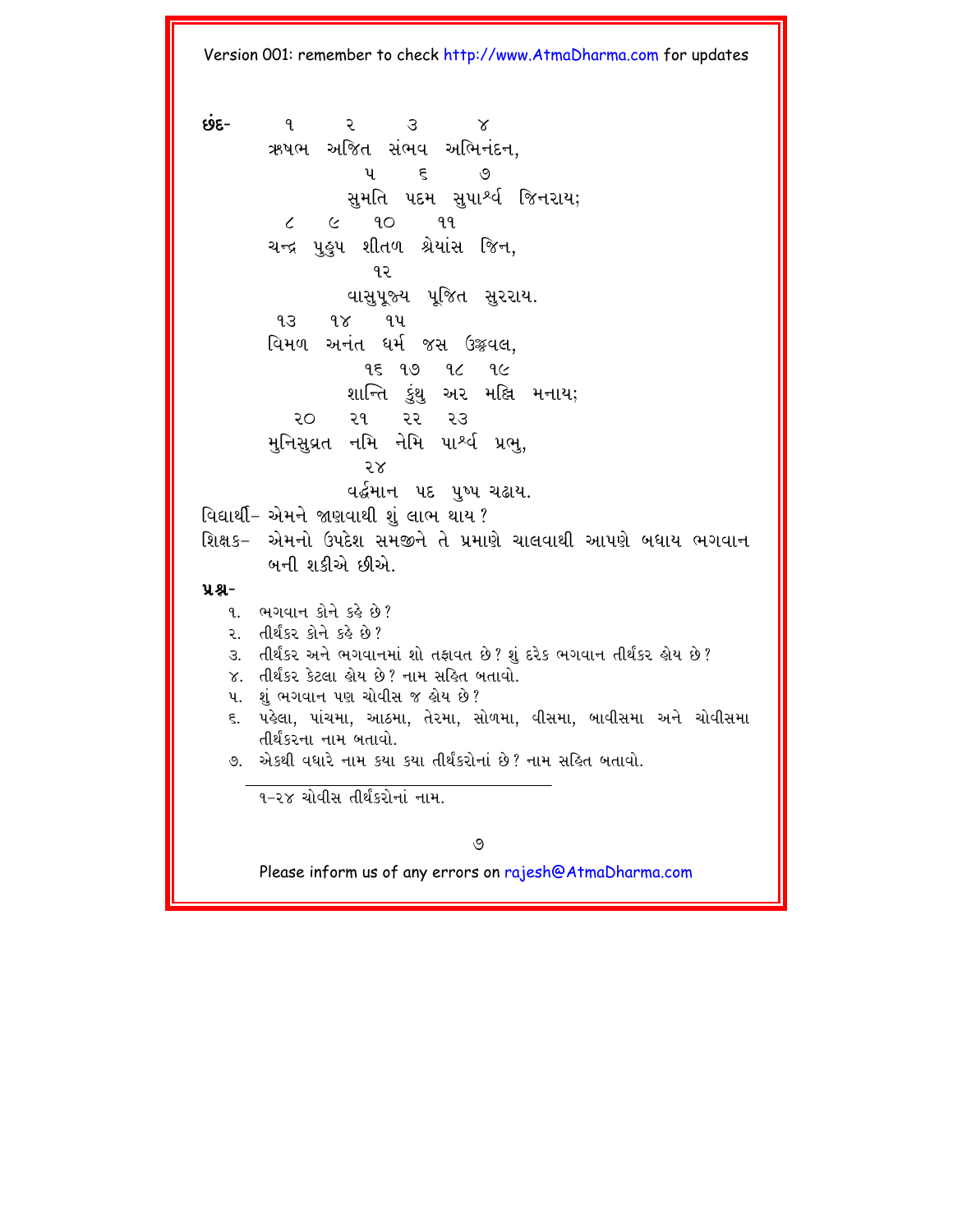<span id="page-12-0"></span>

- દિનેશ- જિનેશ! એ જિનેશ!! ક્યાં જાવ છો?
- જિનેશ- મન્દિરજી
- દિનેશ- કેમ?
- <u> જિનેશ- જિનેન્દ્ર ભગવાનનાં દર્શન કરવા.</u>
- દિનેશ- સારૂં, કું પણ આવું છું.
- જિનેશ- તમારે આવવું હોય તો આવો, પણ પહેલાં આ ચામડાનો પટ્ટો ઘેર મૂકીને આવો. તમને ખબર નથી કે મંદિરમાં ચામડાની બનેલી વસ્તુઓ લઈને ન જવં જોઈએ.
- દિનેશ- સારૂં, ભાઈ, કું હુમણાં મૂકીને આવું છું.

(બન્ને મંદિર પહોંચે છે)

- જિનેશ- અરે ભાઈ! કયાં ચાલ્યા જાવ છો? જોડા તો અહીં કાઢી નાખો. મંદિરમાં ચંપલ કે જોડા પહેરીને ન જવાય. લાગે છે કે પહેલાં તમે કદી મંદિર આવ્યા જ નથી. તેથી જ દર્શન કરવાની રીત પણ જાણતા નથી.
- દિનેશ- હ્રા ભાઈ, નથી જાણતો, હવે તમે બતાવો.

 $\overline{\mathcal{L}}$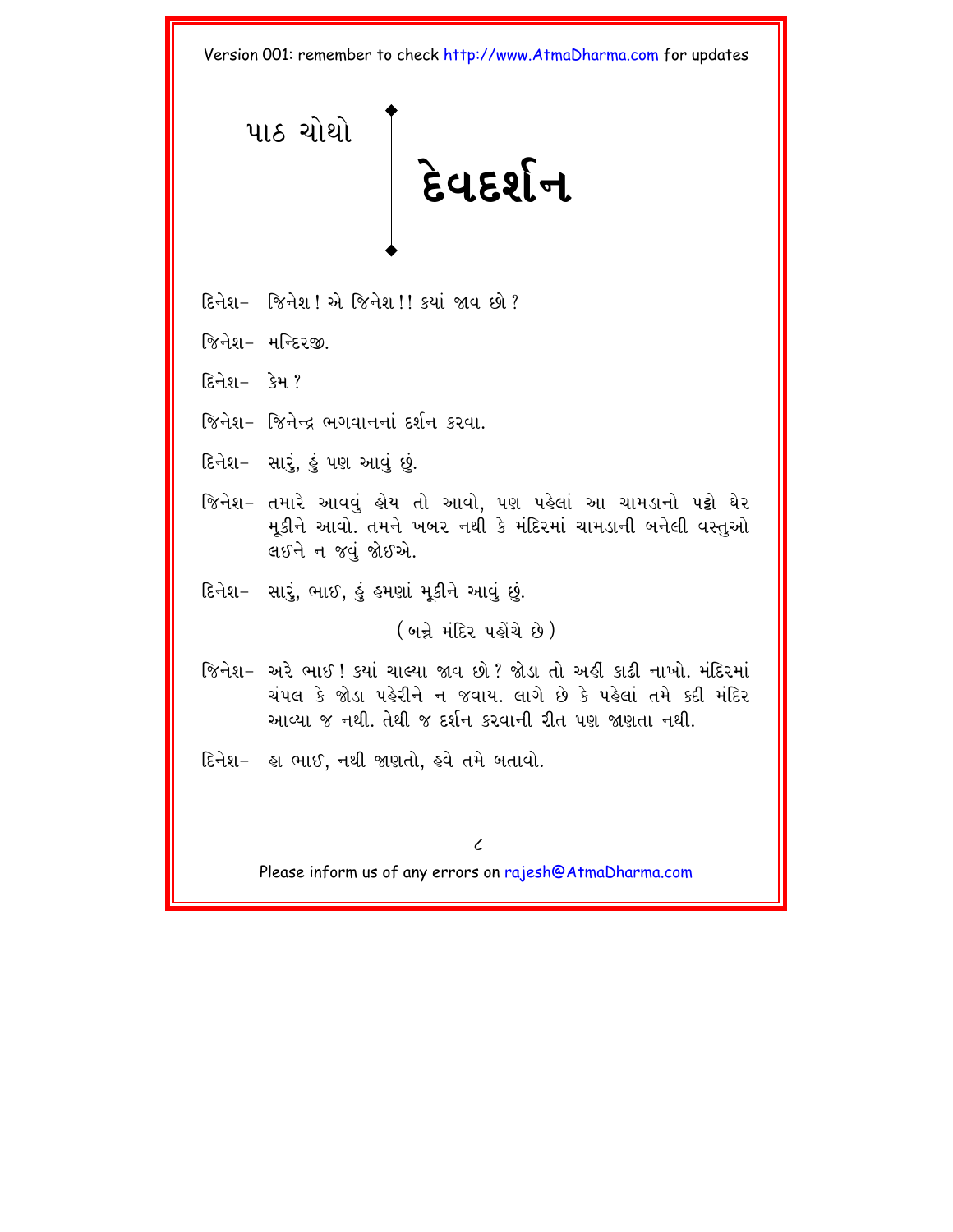

- જિનેશ- સાંભળો. મંદિરના દરવાજા પર પાણી રાખવામાં આવે છે. આપણે સૌથી પહેલાં ચંપલ, જોડા કાઢીને, પાણીથી હાથ-પગ ધોઈને પછી ભગવાનનો જયજયકાર કરતા અને ત્રણ વાર નિ:સર્હિ, નિ:સર્હિ, નિ:સર્હિ બોલતાં મંદિરમાં પ્રવેશ કરવો જોઈએ.
- દિનેશ− નિઃસહિનો શું અર્થ થાય છે?
- જિનેશ- નિ:સહિનો અર્થ છે સર્વ સાંસારિક કાર્યોનો નિષેધ સારાંશ એ છે કે સંસારના સર્વ કાર્યોની ચિંતા છોડીને મંદિરમાં પ્રવેશ કરવો.
- દિનેશ- ત્યાર પછી?
- જિનેશ- ત્યાર પછી ભગવાનની વેદી સામે ૐ જય, જય, જય, નમોડસ્તુ, નમોડસ્ત. નમોડસ્ત. ણમો અરકંતાણું આદિ ણમોકારમંત્ર અને ચત્તારિ મંગલં આદિ મંગળપાઠ બોલીને જિનેન્દ્ર ભગવાનને અષ્ટાંગ નમસ્કાર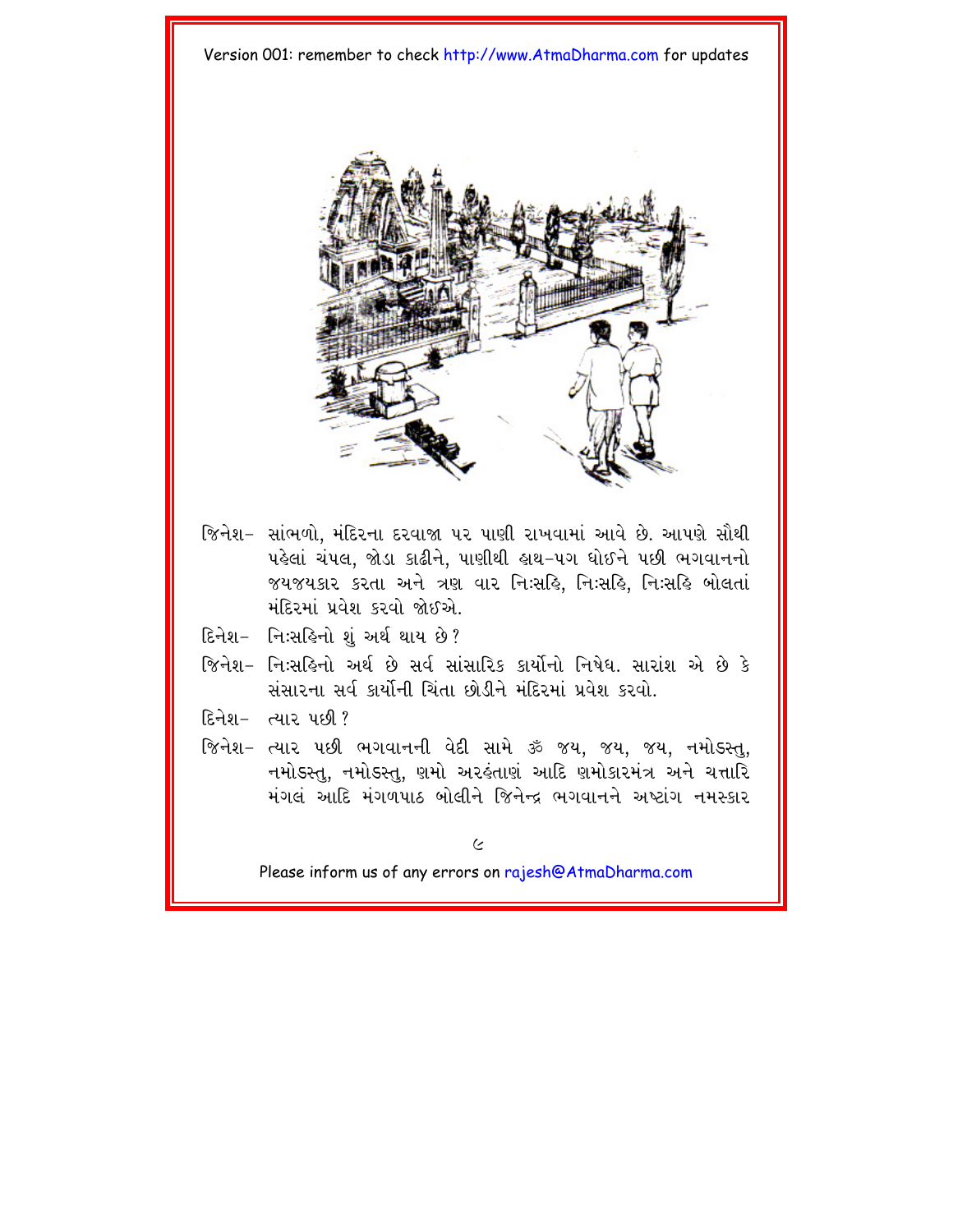કરવા. ત્યાર પછી મન એકાગ્ર કરી ભગવાનની સ્તતિ બોલીને ત્રણ પ્રદક્ષિણા કરવી જોઈએ. ત્યાર પછી કરીથી ભગવાનને નમસ્કાર કરી. નવ વાર ણમોકાર મંત્ર બોલી કાયોત્સર્ગ કરવો જોઈએ

- દિનેશ- સારૂં, તો શાન્તિથી આ રીતે મન એકાગ્ર કરીને ભગવાનનાં દર્શન કરવા જોક્દરુને લળી ?
- જિનેશ- વળી શું ? ત્યાર પછી શાન્તિથી બેસીને ઓછામાં ઓછો અર્ધો કલાક શાસ્ત્ર વાંચવં જોઈએ. જો મંદિરજીમાં તે વખતે પ્રવચન થતું હોય તો તે સાંભળવં જોઈએ.
- દિનેશ- બસ...
- જિનેશ- બસ શું ? શાસ્ત્રમાં જે વાંચ્યું હોય અથવા પ્રવચનમાં સાંભળ્યું હોય, તેનું થોડી વાર બેસીને મનન કરવું જોઈએ તથા વિચારવું જોઈએ કે હું કોણ છું? ભગવાન કોણ છે? કું પોતે ભગવાન કેવી રીતે બની શકું? વગેરે, વગેરે…
- દિનેશ- આ બધાથી શો લાભ થાય ?
- જિનેશ- એનાથી આત્મામાં શાન્તિ મળે છે. પરિણામોમાં નિર્મળતા આવે છે. મંદિરમાં આત્માની ચર્ચા થાય છે. તેથી જો આપણે આત્માને સમજીને તેમાં લીન થઈ જઈએ તો પરમાત્મા બની શકીએ.

#### บ ม -

- ૧. દેવદર્શનની વિધિ તમારા શબ્દોમાં લખો.
- ૨. મંદિરમાં કેવી રીતે અને શા માટે જવં જોઈએ ?
- 3. મંદિરમાં કઈ કઈ વસ્તુ ન લઈ જવી જોઈએ?
- ૪. દેવદર્શન કરતી વખતે શું બોલવું જોઈએ?
- ૫. મંદિરમાં શું શું કરવું જોઈએ?

 $9O$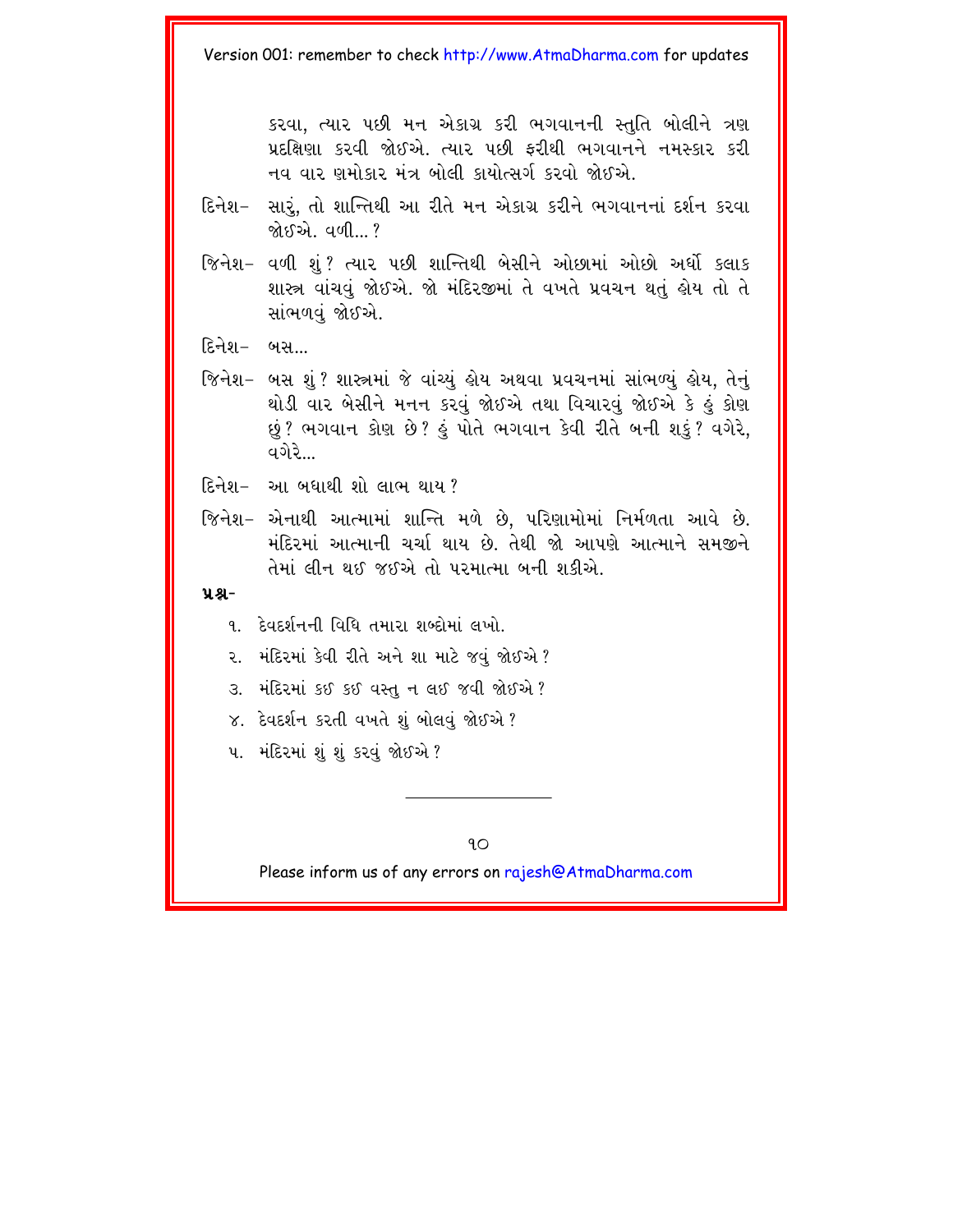<span id="page-15-0"></span>પાઠ પાંચમ<mark>ો</mark> જીવ-અજીવ

હીરાલાલ− મારૂં નામ કેટલું સારૂં છે?

જ્ઞાનચંદ- ઓહ! બહુ સાર છે! અરે ભાઈ! હીરો કીમતી જરૂર હોય છે, પણ છે તો તે અજીવ જ ને? છેવટે શું તમે જીવ (ચેતન) માંથી અજીવ બનવાનું પસંદ કરો છો?

હીરાલાલ− અરે ભાઈ ! આ જીવ−અજીવ શં છે ?

જ્ઞાનચંદ- જીવ ! જીવને નથી જાણતા ? તમે જીવ તો છો. જે જ્ઞાતા દ્રષ્ટા છે, તે જ જીવ છે. જે જાણે છે. જેમાં જ્ઞાન છે તે જ જીવ છે.

કીરાલાલ- અને અજીવ?

જ્ઞાનચંદ- જેમાં જ્ઞાન નથી. જે જાણી નથી શક્ત તે જ અજીવ છે. જેવી રીતે તમે અને કું જાણીએ છીએ તેથી આપણે જીવ છીએ. ક્રીરો. સોનં. ચાંદી. ટેબલ, ખુરશી એ બધાં જાણતાં નથી તેથી તે અજીવ છે.

ર્લરાલાલ− જીવ−અજીવની બીજી ઓળખાણ શું છે?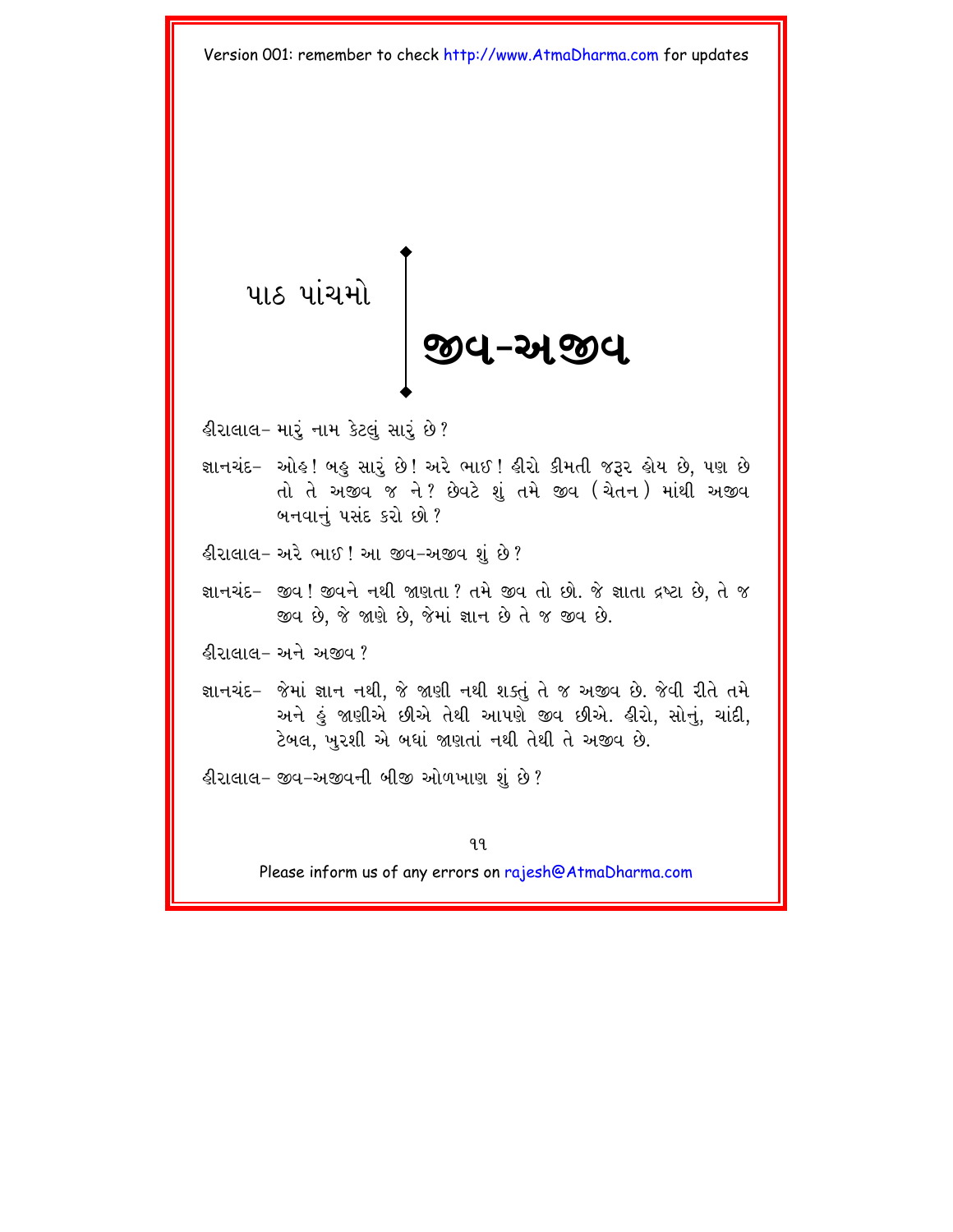જ્ઞાનચંદ- જીવ સખ અને દઃખનો અનભવ કરે છે. અજીવમાં સખ દઃખ

હોતાં નથી. હું અને તમે સુખ-દુ:ખનો અનુભવ કરીએ છીએ તેથી આપણે જીવ છીએ. ટેબલ, ખુરશી સખદઃખનો અનુભવ કરતાં નથી તેથી તે અજીવ છે.



આ (ટેબલ અને શરીર) અજીવ છે.

હીરાલાલ− આંખો જુએ છે, કાન સાંભળે છે, શરીરમાં સુખ−દુઃખ થાય છે. તો આપણું શરીર તો જીવ છે ને?

જ્ઞાનચંદ- ના, ભાઈ ! આંખો ઓછી જ જુએ છે ? કાન ઓછા જ સાંભળે છે ? જોનાર અને સાંભળનાર એમનાથી જદો કોઈ જીવ (આત્મા ) છે. જો આંખ દેખતી હોય અને કાન સાંભળતા હોય તો મડદા (મરેલ શરીર) ને પણ દેખાવ-સંભળાવું જોઈએ. માટે તો કહ્યું છે કે શરીર અજીવ છે અને આંખ, કાન આદિ શરીરના જ ભાગ છે, તેથી તે પણ અજીવ છે.

ઙીરાલાલ− ઠીક, ભાઈ જ્ઞાનચંદ, ૬વે કું સમજી ગયો કે :− <u>ડું</u> જીવ છું, શરીર અજીવ છે. મારામાં જ્ઞાન છે. શરીરમાં જ્ઞાન નથી.



<u>ડું</u> જીવ છું,

 $92$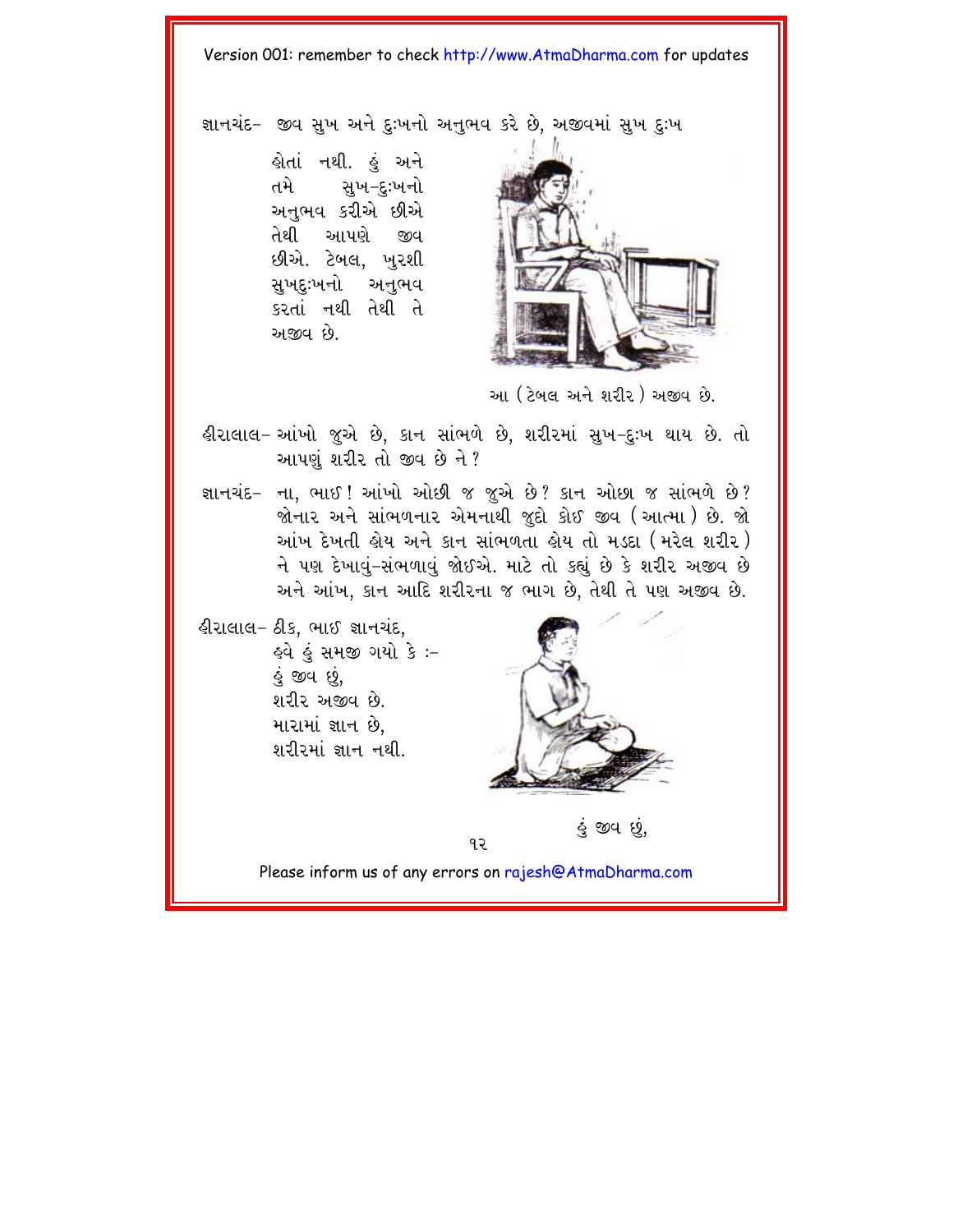કું જાણું છું, શરીર કાંઈ જાણતં નથી.

- ज्ञानयंद- સમજી ગયા હોય તો બતાવો કે હાથી જીવ છે કે અજીવ ?
- લીરાલાલ− જેમ આપણું શરીર અજીવ છે. તેમ જ લુથી આદિ બધા જીવોનું શરીર પણ અજીવ છે. પણ તેમનો આત્મા તો જીવ જ છે.

એ સમજી તો લીધું, પણ એ જાણવાથી લાભ શું છે? એ પણ બતાવો ને ?

ज्ञानयंद- એ જાણ્યા વિના આત્માની સાચી ઓળખાણ થઈ શકતી નથી અને આત્માની ઓળખાણ વિના સાચં સખ મળી શકતં નથી. તથા આપણે સખી થવું છે તેથી એનું જ્ઞાન કરવું પણ આવશ્યક છે.

> જીવ-અજીવનું જ્ઞાન કરીને આપણે પોતે ભગવાન બની શકીએ દઊએ

#### $9.8 -$

- $9.$  જીવ કોને કહે છે?
- ર. અજીવ કોને કહે છે?
- ૩. નીચે લખેલી વસ્તઓમાં જીવ−અજીવની ઓળખાણ કરો :−હાથી. તમે. ખુરશી, મકાન, રેલ, કાન, આંખ, રોટલી, એરોપ્લેન, હવા, આગ.
- ૪. જીવ-અજીવની ઓળખાણથી શું લાભ છે?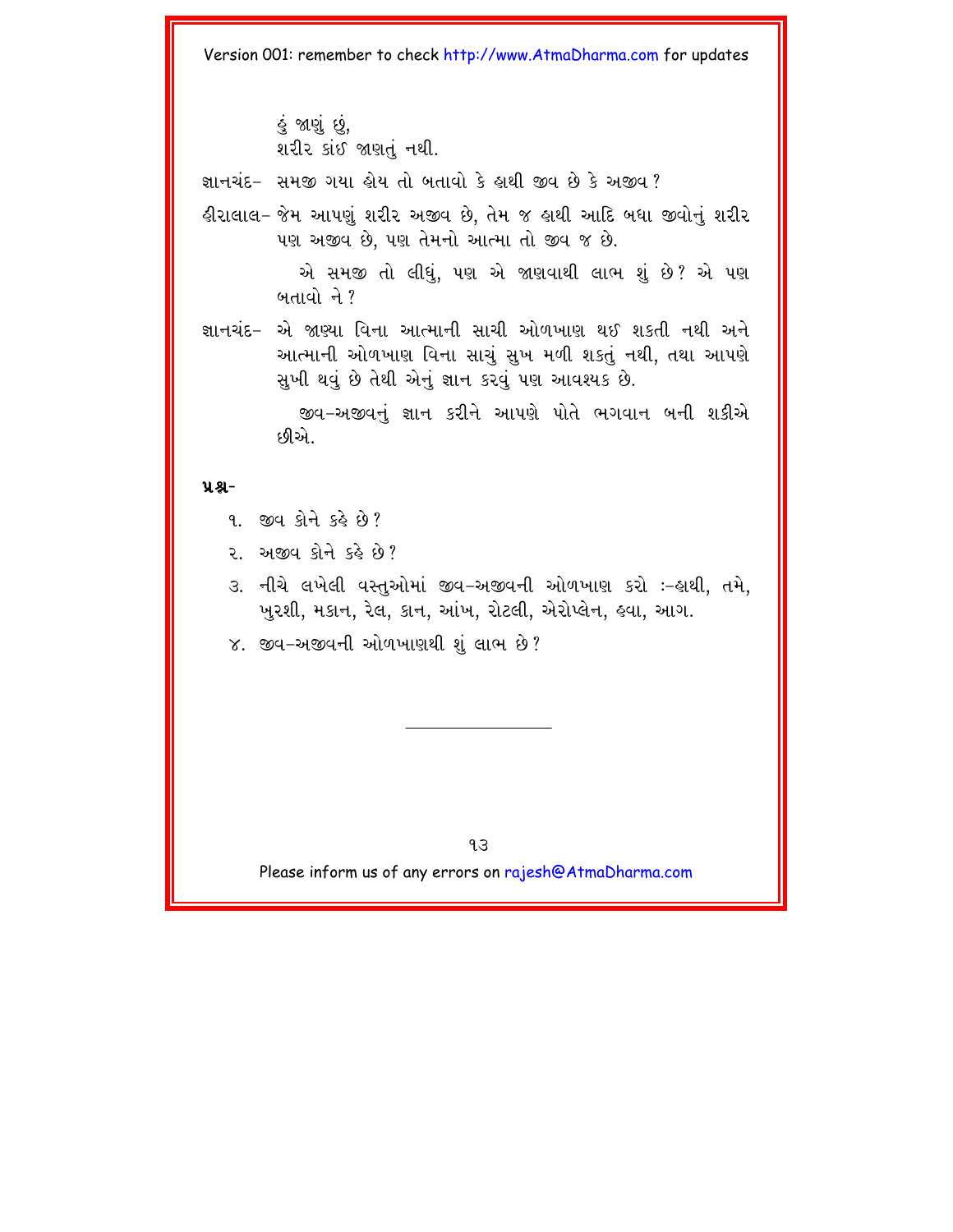<span id="page-18-0"></span>

- શિક્ષક- બાળકો! આજે હું તમારા નખ અને દાંત જોઈશ. ઠીક, બોલો રમેશ, તમે કેટલા દિવસથી ન્હાયા નથી ?
- રમેશ− જી, કું તો રોજ ન્ફાઉ છું.
- શિક્ષક- દરરોજ ન્હાનારના હાથ-પગ આટલા ગંદા હોય નહિ. તમે રોજ ન્હાતા લ્શો એ ખરૂં, પણ માથા ઉપર બે કળશા પાણી રેડી દેવું એ જ સ્નાન નથી. આપણે સારી રીતે ચોળીને ન્હાવું જોઈએ.

એવી જ રીતે આપણે આપણા દાંત સાફ કરવા માટે દરરોજ સવારે દાતણ અથવા મંજન કરવું જોઈએ. જે બાળકો મંજન કરતા નથી તેમના મોઢામાંથી ખરાબ વાસ આવે છે. તેમનાં દાંત નબળા પડી જાય છે



- સુરેશ- ગુરૂજી! હું તો સાંજે ન્હાઉ છું.
- શિક્ષક- ના, આપણે દરેક કામ વખતસર કરવું જોઈએ તો જ ઠીક કહેવાય. આપણે દરરોજનો કાર્યક્રમ બનાવી લેવો જોઈએ અને પછી તે પ્રમાણે પોતાનું દૈનિક કાર્ય પુરું કરવું જોઈએ.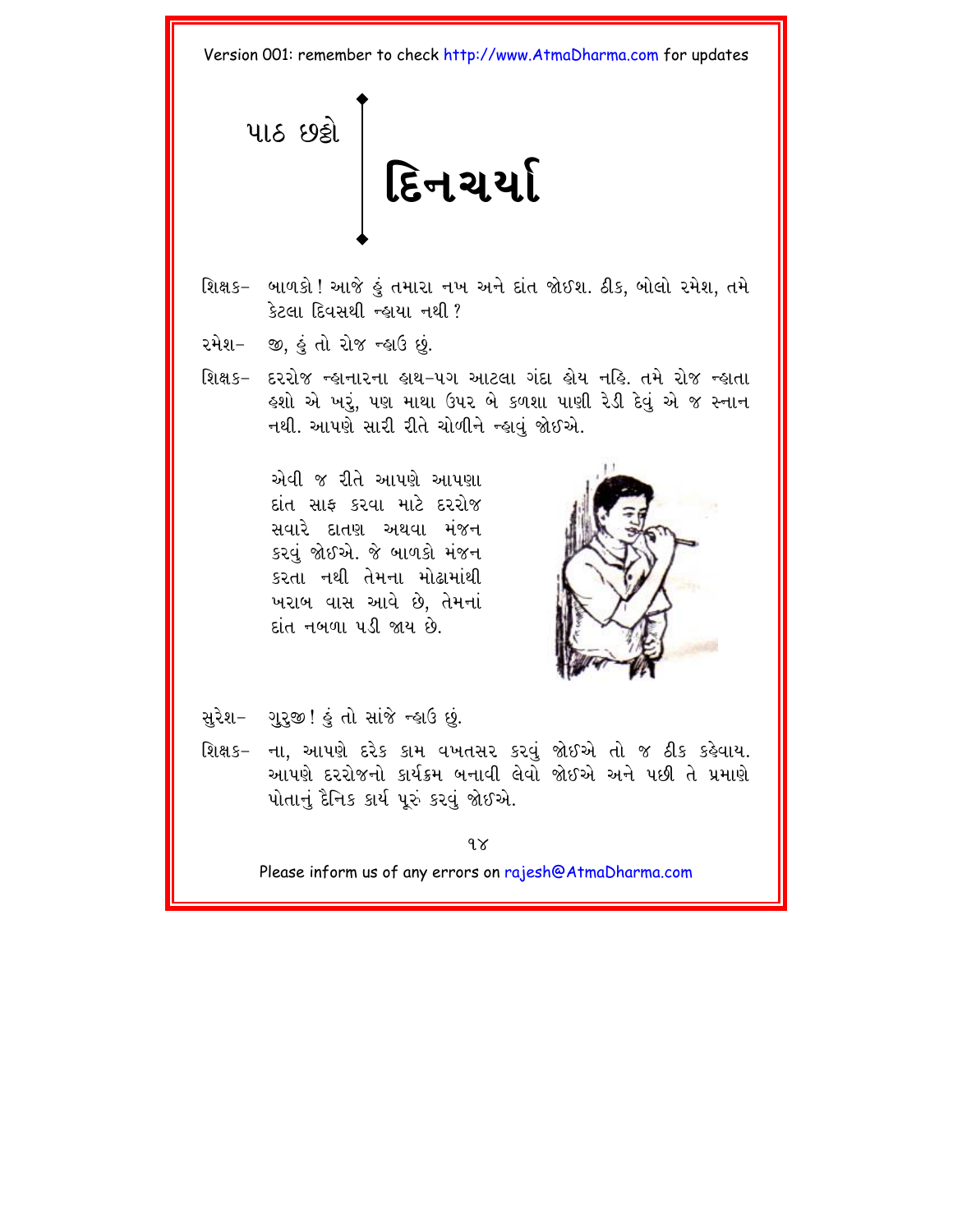- રમેશ- ગરજી! અમારો રોજનો કાર્યક્રમ આપ જ બનાવી આપો. અમે આજથી તે પ્રમાણે જ કાર્ય કરશું.
- શિક્ષક- પ્રત્યેક બાળકે સૂર્ય ઊગ્યા પહેલાં ઊઠી જવું જોઈએ. સૌથી પહેલાં નવ વાર ણમોકાર મંત્રનો જાપ કરવો. પછી થોડીવાર આત્માના સ્વરૂપનો વિચાર કરીને મનને શહ્ન કરવું.
- શું મન પણ અશુદ્ધ થાય છે? સુરેશ−
- શિક્ષક- હા, ભાઈ! જેવી રીતે બાહ્ય અશુદ્ધિ આપણું શરીર અશુદ્ધ કરે છે, તેવી જ રીતે રાગ-દ્વેષ-મોહ આદિ વિકારી ભાવોથી આપણું મન (આત્મા ) અશદ્ધ થાય છે. જેવી રીતે સ્નાન મંજન આદિથી આપણું શરીર સાફ થાય છે. તેવી જ રીતે આત્મા અને પરમાત્માના ચિંતનથી આપણું મન ( આત્મા ) પવિત્ર થાય છે.

આપણે અંદરની અને બહારની બંનેની પવિત્રતા તરફ ઘ્યાન આપવું જોઈએ.

- રમેશ- ત્યાર પછી!
- શિક્ષક- ત્યાર પછી શૌચ, દાતણ આદિથી નિવત્ત થઈને સ્નાન કરવું તથા શુદ્ધ ધોયેલાં કપડાં પહેરીને મંદિરજીમાં દેવદર્શન કરવા જવં જોઈએ.



 $9y$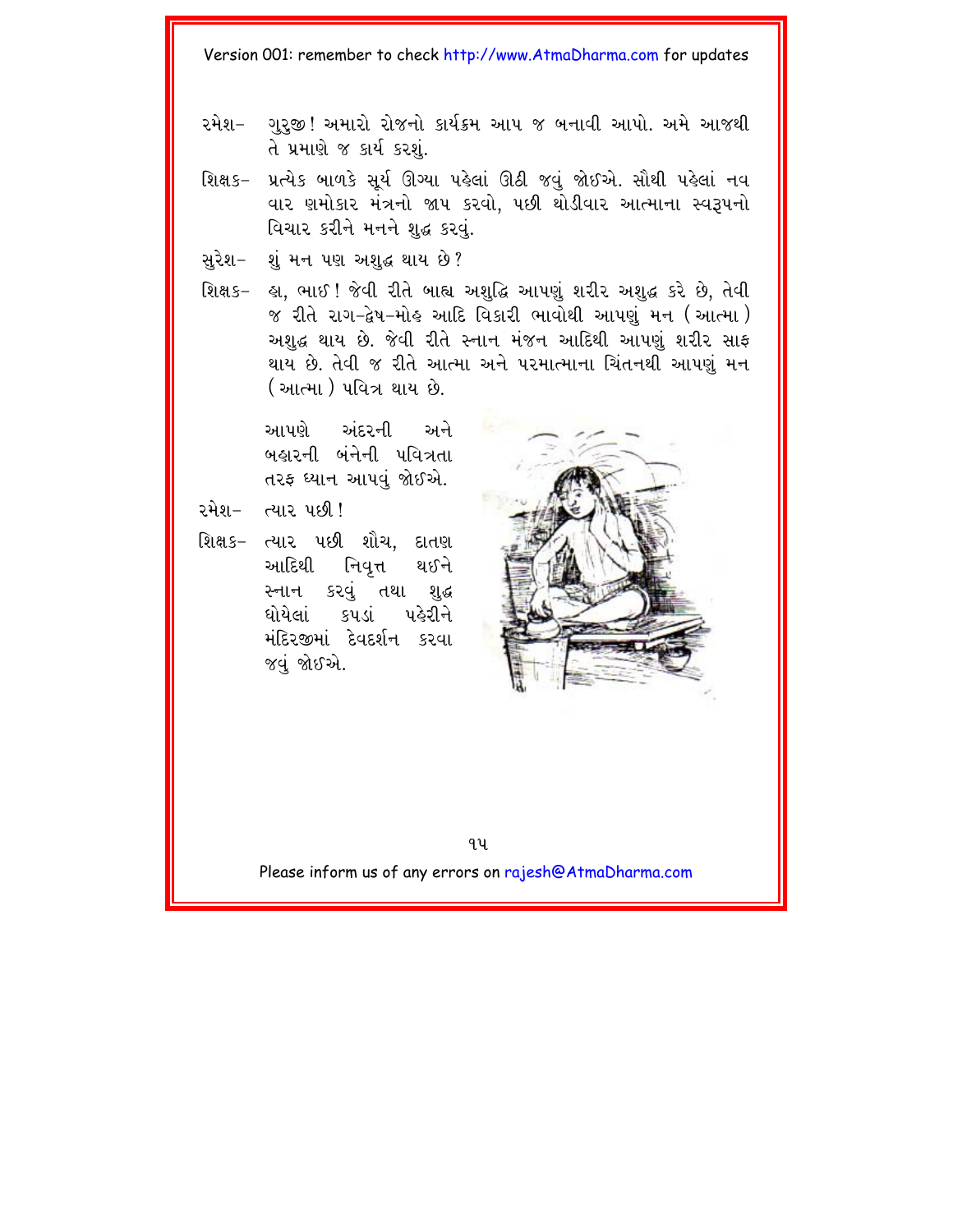દેવદર્શનની વિધી તો તમને તે દિવસે સમજાવી હતી ત્યાર પછી અલ્પાહાર (દધ. નાસ્તો ) લઈને જો નિશાળનો કે પાઠશાળાનો સમય લેય તો ત્યાં જવં જોઈએ. નહીં તો ઘેર જ પોતે અભ્યાસ કરવો જોઈએ. એવી જ રીતે ભોજન પણ દરરોજ સમય પ્રમાણે ૧૦-૧૧ વાગ્યે શાંતિપૂર્વક કરવું જોઈએ. સાંજે દિવસ આથમ્યા પહેલાં જ ભોજનથી નિવૃત્ત થઈ જવું એ પ્રત્યેક બાળકનું કર્તવ્ય છે. રાત્રે ભોજન કદી નહિ કરવું જોઈએ, એવી જ રીતે રાત્રે પણ જ્યાં સુધી તમારું મન ચોંટે ત્યાં સુધી ૮-૯ વાગ્યા સુધી પોતાના પાઠ યાદ કરવા જોઈએ. ત્યાર પછી આત્મા અને પરમાત્માનું સ્મરણ કરીને સ્વચ્છ પથારીમાં શાંતિથી સુઈ જવં જોઈએ.

બધાં બાળકો–આજથી અમે આપે બતાવેલી દિનચર્યા પ્રમાણે જ ચાલશું અને શરીરની સ્વચ્છતા સાથે જ આત્માની પવિત્રતાનું પણ ઘ્યાન રાખશં.

 $9.8 -$ 

- એક સારા બાળકની દિનચર્યા કેવી લોવી જોઈએ ?  $9<sub>1</sub>$
- ૨. સવારમાં સૌથી પ્રથમ ઊઠીને આપણે શું કરવું જોઈએ ?
- શારીરિક સ્વચ્છતા અને મનની પવિત્રતા બાબત શું સમજ્યા ?  $\mathcal{S}$ .
- ૪. શારીરિક સ્વચ્છતા માટે શું કરવું જોઈએ?
- ૫. મનની (આત્માની ) પવિત્રતા માટે શું કરવું જોઈએ ?

qε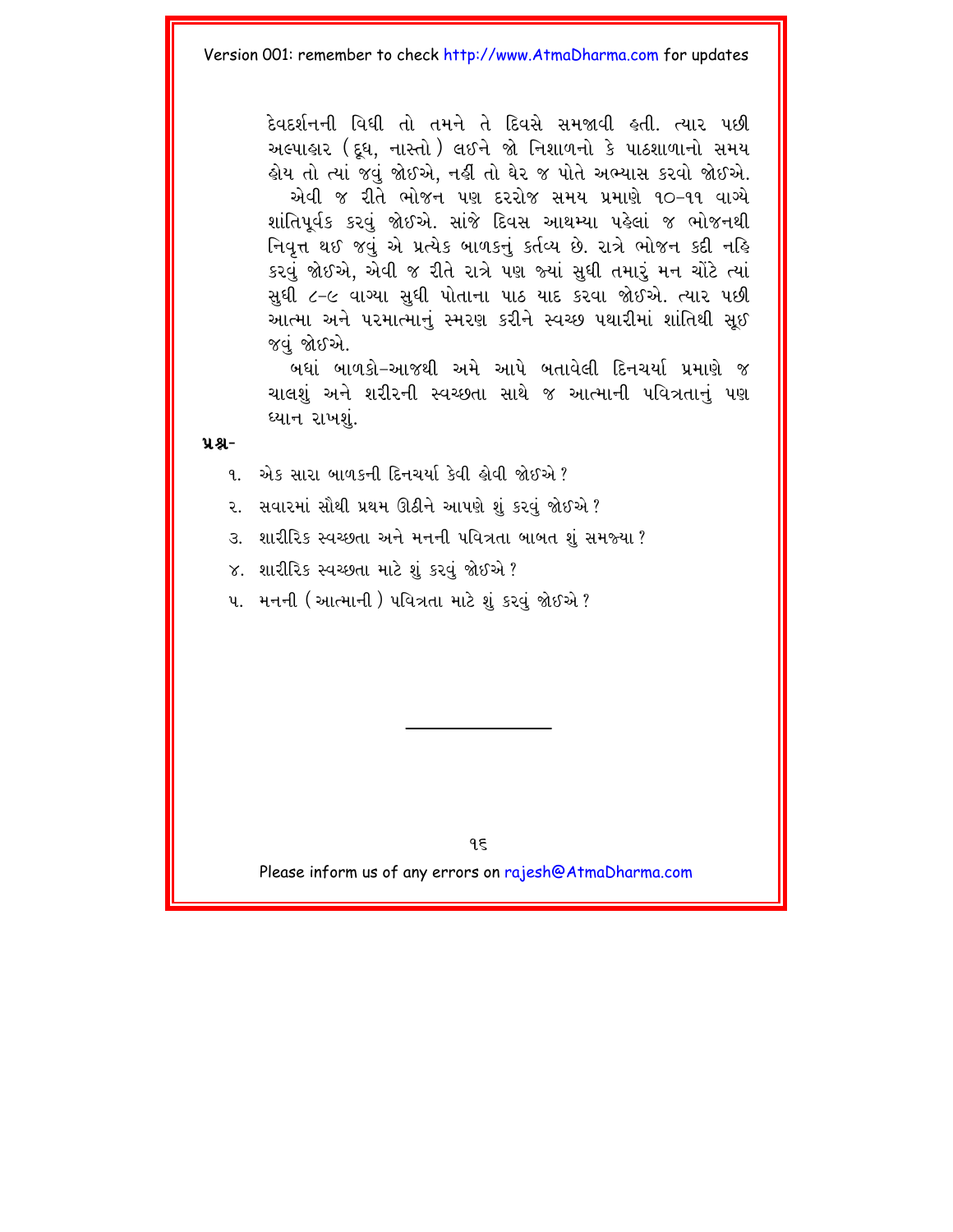# <span id="page-21-0"></span>પાઠ સાતમો <u>ભગવાન આદિનાથ</u>

- પુત્રી– બા, ઘેર ચાલોને !
- બા– આવું તો છું, જરા ભક્તામરનો પાઠ કરી લઉ.
- પત્રી- ભક્તામર શું છે?
- બા– ભક્તામર સ્તોત્ર એક સ્તુતિનું નામ છે, એમાં ભગવાન આદિનાથની સ્તુતિ (ભક્તિ) કરવામાં આવી છે.
- પુત્રી- બા, જેમની સ્તુતિ હજારો માણસો દરરોજ કરે છે તે આદિનાથ કોણ હતા ?
- બા– તેઓ ભગવાન હતા. તેઓ દુનિયાની બધી વાતો જાણતા હતા અને તેમના રાગ-દ્વેષ-મોલ્ નષ્ટ થઈ ગયા લ્લા તેથી તેઓ પરમ સખી લ્લા.

 $9.9$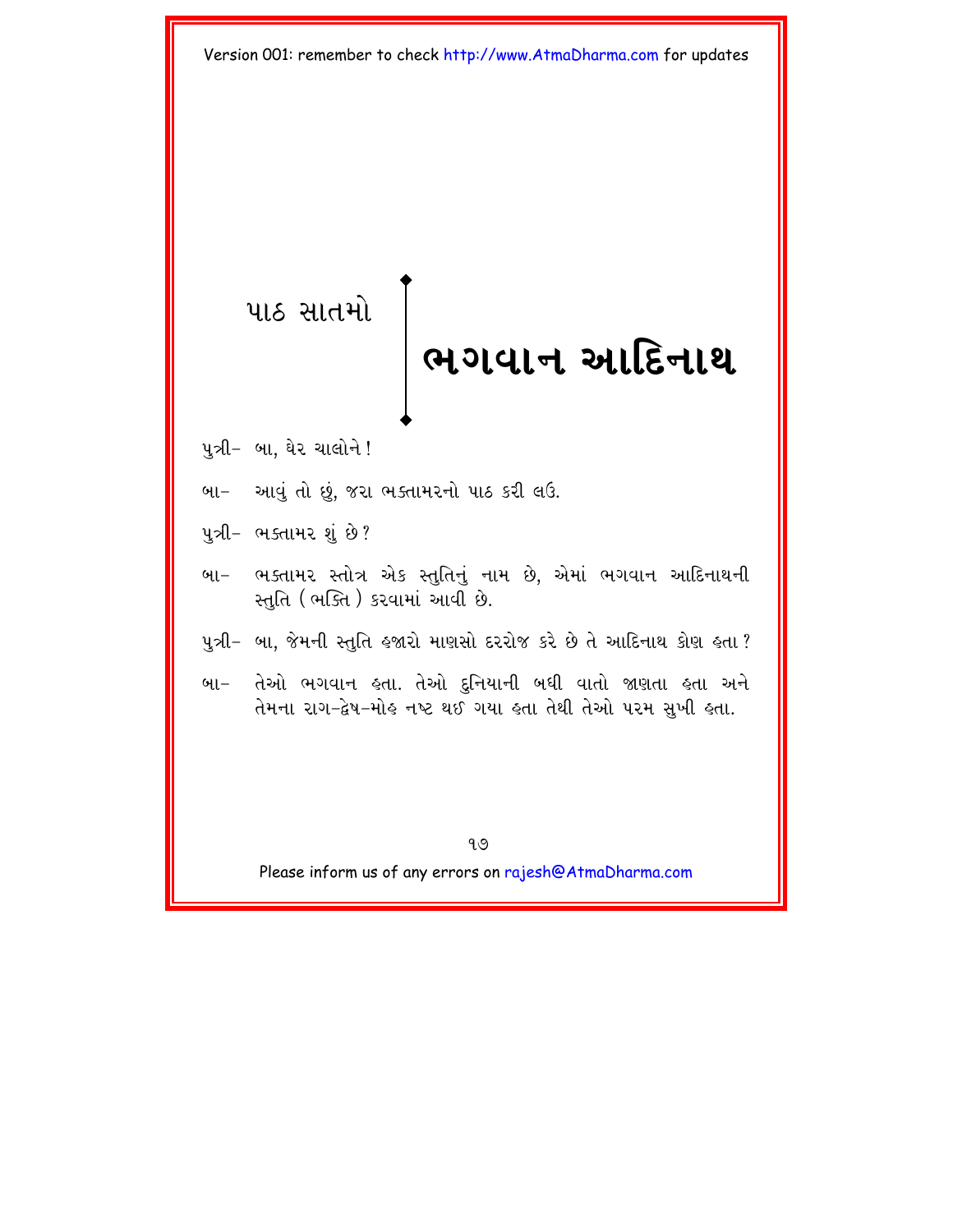પત્રી– શંતેઓ જન્મથી જ વીતરાગ સર્વજ્ઞ હતા ? તેમનો જન્મ કયાં થયો હતો ?

- બા– ના, બેટી, તેમણે વીતરાગતા અને સર્વજ્ઞતા પુરૃષાર્થથી પ્રાપ્ત કરી હતી. તેમનો જન્મ અયોધ્યા નગરીમાં ત્યાંના રાજા નાભિરાયની રાણી મરદેવીની કંખે થયો હતો.
- પુત્રી- તેઓ રાજકુમાર હતા, શું તેમણે રાજ્ય ન કર્યું?
- બા– રાજ્ય કર્યું અને લગ્ન પણ કર્યા હતા. તેમના લગ્ન બે વાર થયા હતા. પહેલી પત્નીનું નામ નંદા હતું, તેનાથી ભરત ચક્રવર્તી વગેરે સો પુત્રો અને બ્રાહ્મી નામની એક પુત્રી જન્મી હતી. બીજી પત્નીનું નામ સુનંદા કતું, તેનાથી બાકુબલી નામના પુત્ર અને સુન્દરી નામની પુત્રી જન્મી હતી.
- પુત્રી– તો શું ભરત ચક્રવર્તી અને બાઢુબલી આદિનાથ ભગવાનના જ પુત્રો  $\epsilon$ dl $?$
- બા– ભગવાન તો તેઓ પાછળથી થયા. તે વખતે તેમનું નામ રાજા ઋષભદેવ કતું. તેઓ પ્રથમ તીર્થંકર ભગવાન કોવાથી લોકો તેમને આદિનાથ પણ કહેવા લાગ્યા.

એક દિવસ રાજા ઋષભદેવ પોતાની સભામાં બેસીને નીલાંજનાનું નૃત્ય જોઈ રહ્યા હતા. નૃત્યની વચમાં જ નીલાંજનાનું મૃત્યુ થઈ ગયું. એ જોઈને તેમને સંસારની ક્ષણભંગુરતાનો ખ્યાલ આવ્યો અને રાજપાટ વગેરે બધાનો રાગ છોડીને દિગંબર મુનિ થઈ ગયા. છ મહિના સુધી તો આત્મધ્યાનમાં લીન રહ્યા. ત્યાર પછી છ મહિના સુધી વિધિ પૂર્વક આહાર મળ્યો નહિ.

 $9<sub>6</sub>$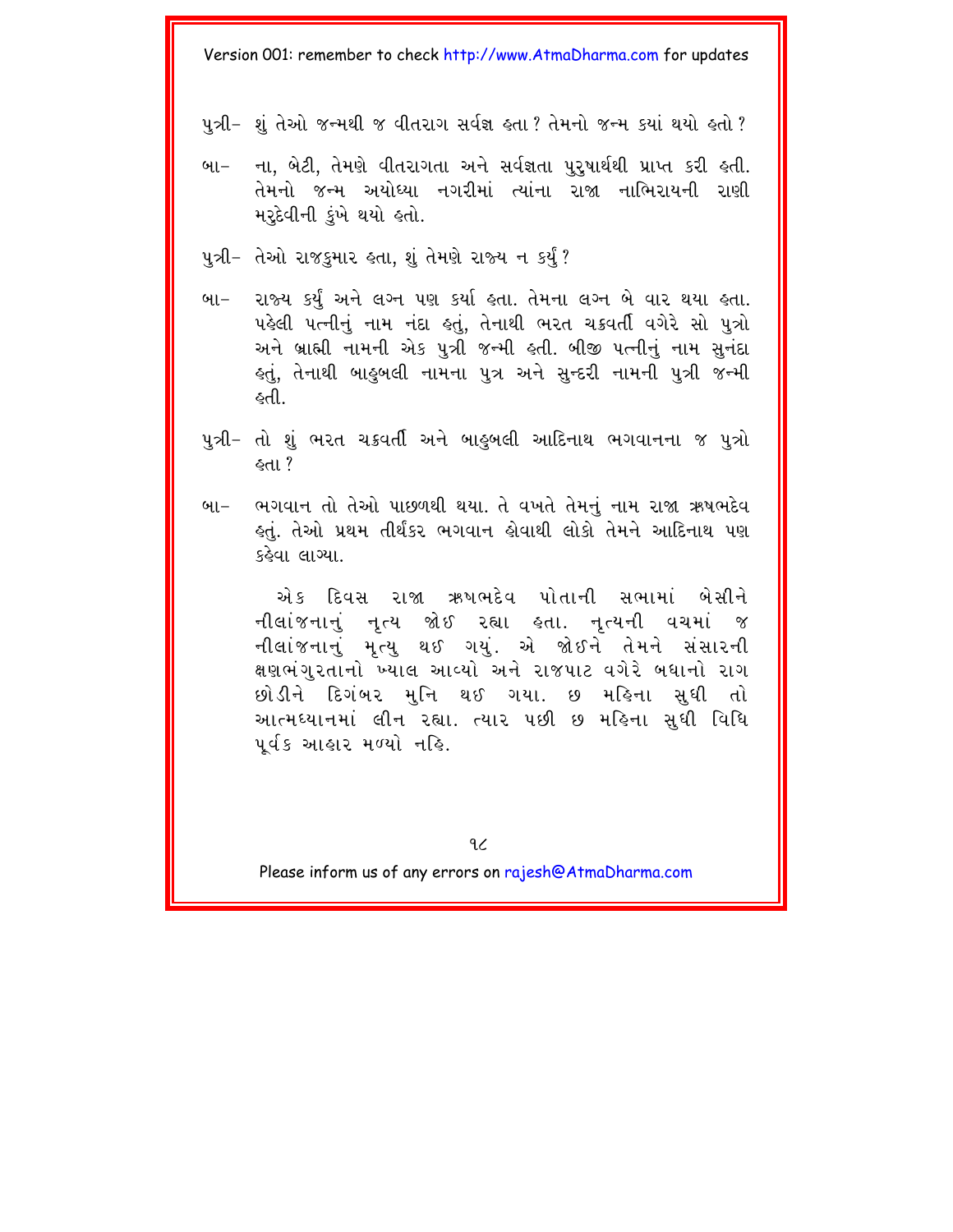

એક વર્ષ પછી અક્ષય ત્રીજને દિવસે ઋષભ મુનિને રાજા શ્રેયાંસને ત્યાં સર્વપ્રથમ આહાર શેરડીના રસનો મળ્યો. તે જ દિવસથી અક્ષય ત્રીજનં ૫ર્વશરૂ થયું.

- પુત્રી- શું તેઓ મુનિ થતાં જ સર્વજ્ઞ બની ગયા હતા ?
- બા- ના, પુત્રી તેઓ એક હજાર વર્ષ સુધી બરાબર મૌન આત્મ-સાધના કરતા રહ્યા. એક દિવસે આત્મતલ્રીનતાની દશામાં તેમને કેવળજ્ઞાનની પ્રાપ્તિ થઈ અને તેઓ વીતરાગ સર્વજ્ઞ ભગવાન બની ગયા.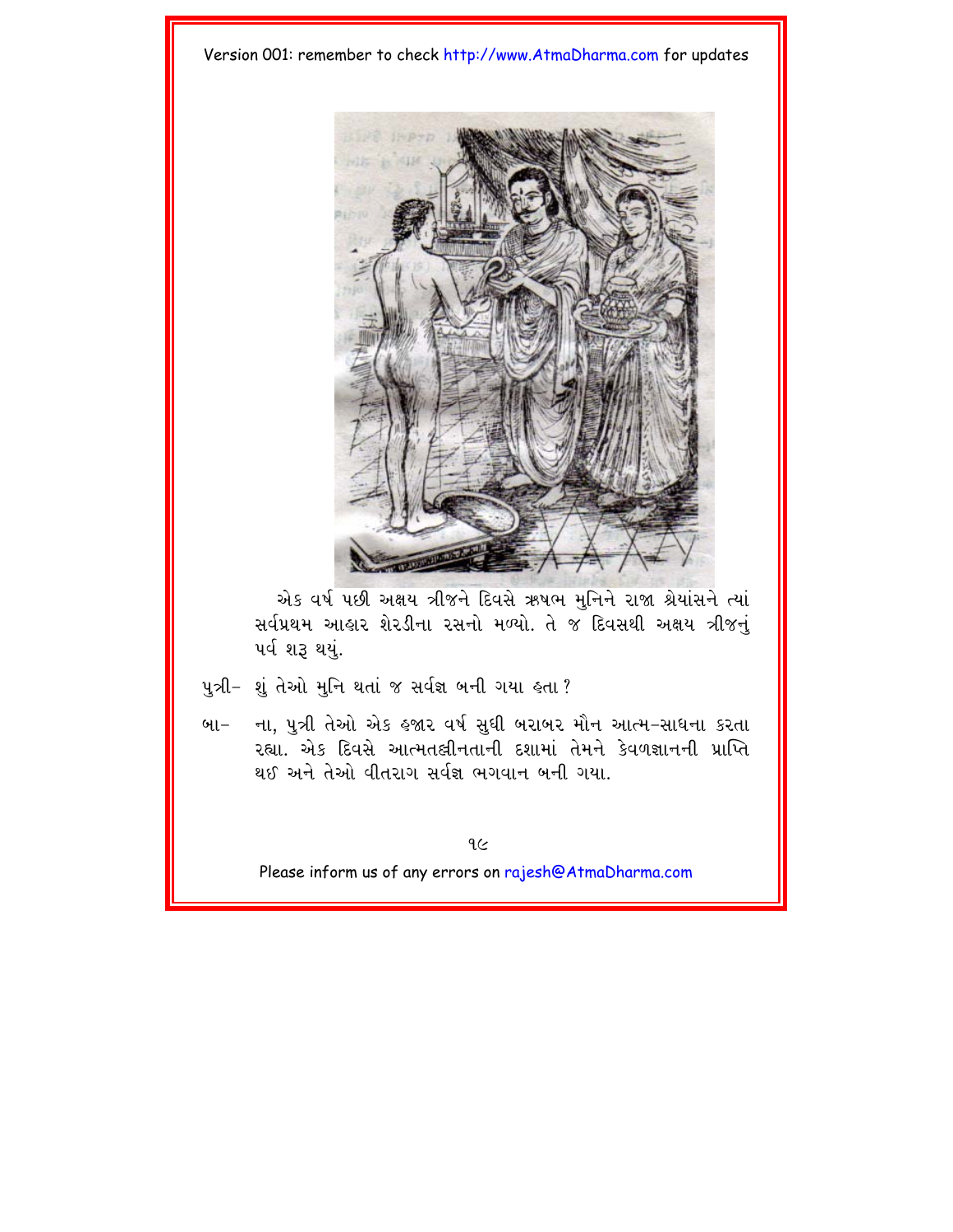તથા તેમનો દિવ્ય ધ્વનિ દ્વારા તત્વનો ઉપદેશ થવા લાગ્યો. જેથી ભવ્ય જીવોને મક્તિના માર્ગનં જ્ઞાન થયં.

- પુત્રી– તો શું તમે તેમની જ સ્તુતિ કરો છો ? હું પણ કરતી રહીશ, શું તેઓ મને પણ મક્તિનો માર્ગ બતાવશે ?
- બા- જરૂર કરતી રહેજે. તેઓ તો કેટલાક દિવસ પછી મક્ત થઈ ગયા હતા. અર્થાત ધર્મસભા (સમવસરણ) આદિ પણ છોડીને સિદ્ધ થઈ ગયા. પણ તેમણે બતાવેલો મક્તિનો માર્ગ તો આજ સધી પણ જ્ઞાનીઓ દ્વારા આપણને મળેલો છે અને જે એમણે બતાવેલા મોક્ષના માર્ગે ચાલે છે તેઓ જ તેમના સાચા ભક્ત છે અને તે પોતે ભગવાન પણ બની શકે છે.

#### **p/Æ-**

- ૧. ભક્તામર સ્તોત્રમાં કોની સ્તુતિ છે?
- ૨. ભગવાન આદિનાથનો સંક્ષિપ્ત પરિચય આપો.
- 3. અક્ષય ત્રીજના પર્વ વિષે તમે શું જાણો છો?
- $\times$  રાજા ઋષભદેવ ભગવાન આદિનાથ કેવી રીતે બન્યા તથા તેમને આદિનાથ શા માટે કહેવામાં આવે છે?
- ૫. તેમને વૈરાગ્ય કેવી રીતે થયો ?
- ૬. શંતેમણે બતાવેલો મુક્તિનો માર્ગ આપણે પ્રાપ્ત કરી શકીએ? જો હા, તો કેવી งใ $\lambda$ ?

 $\overline{Q}$